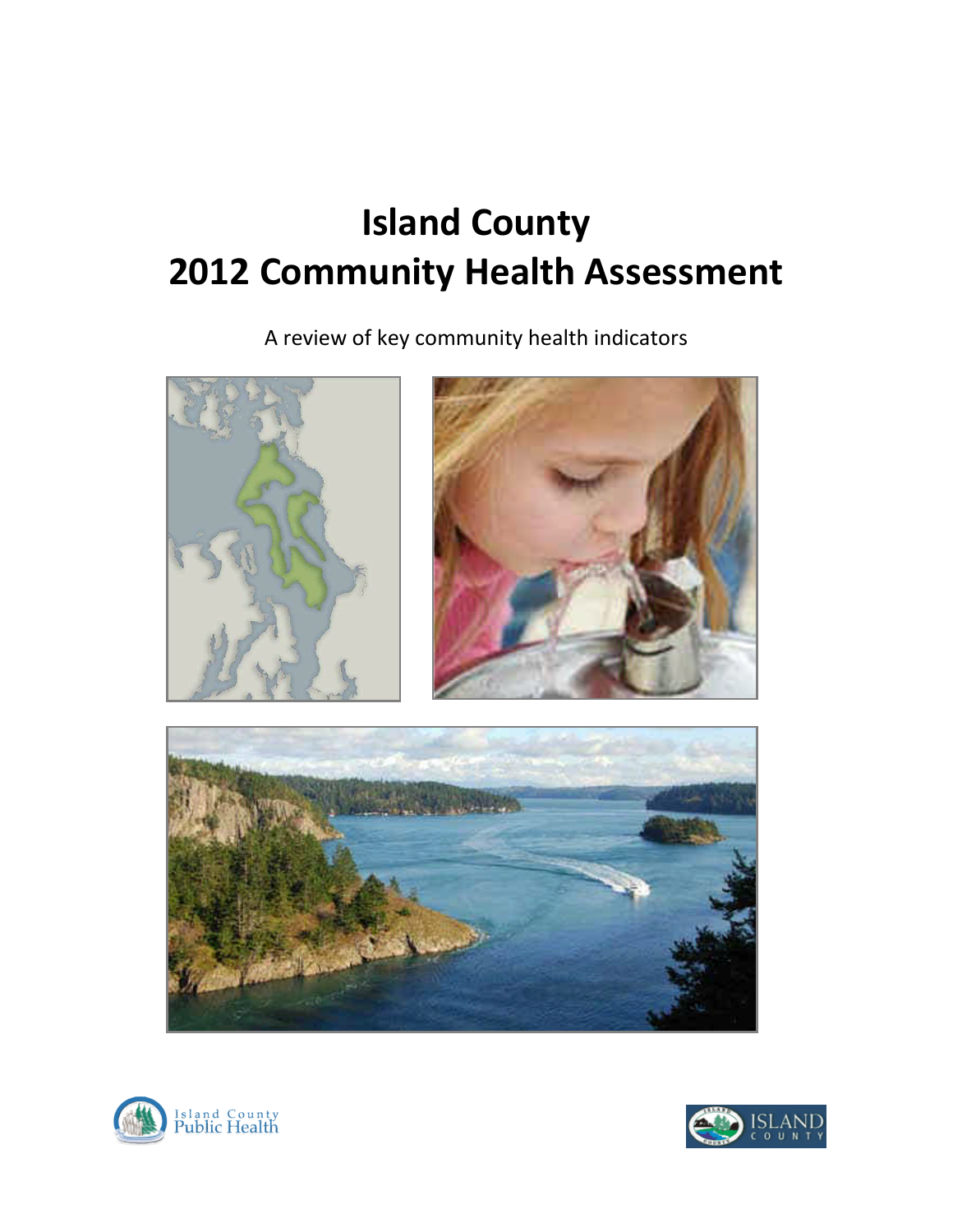



# **Table of Contents**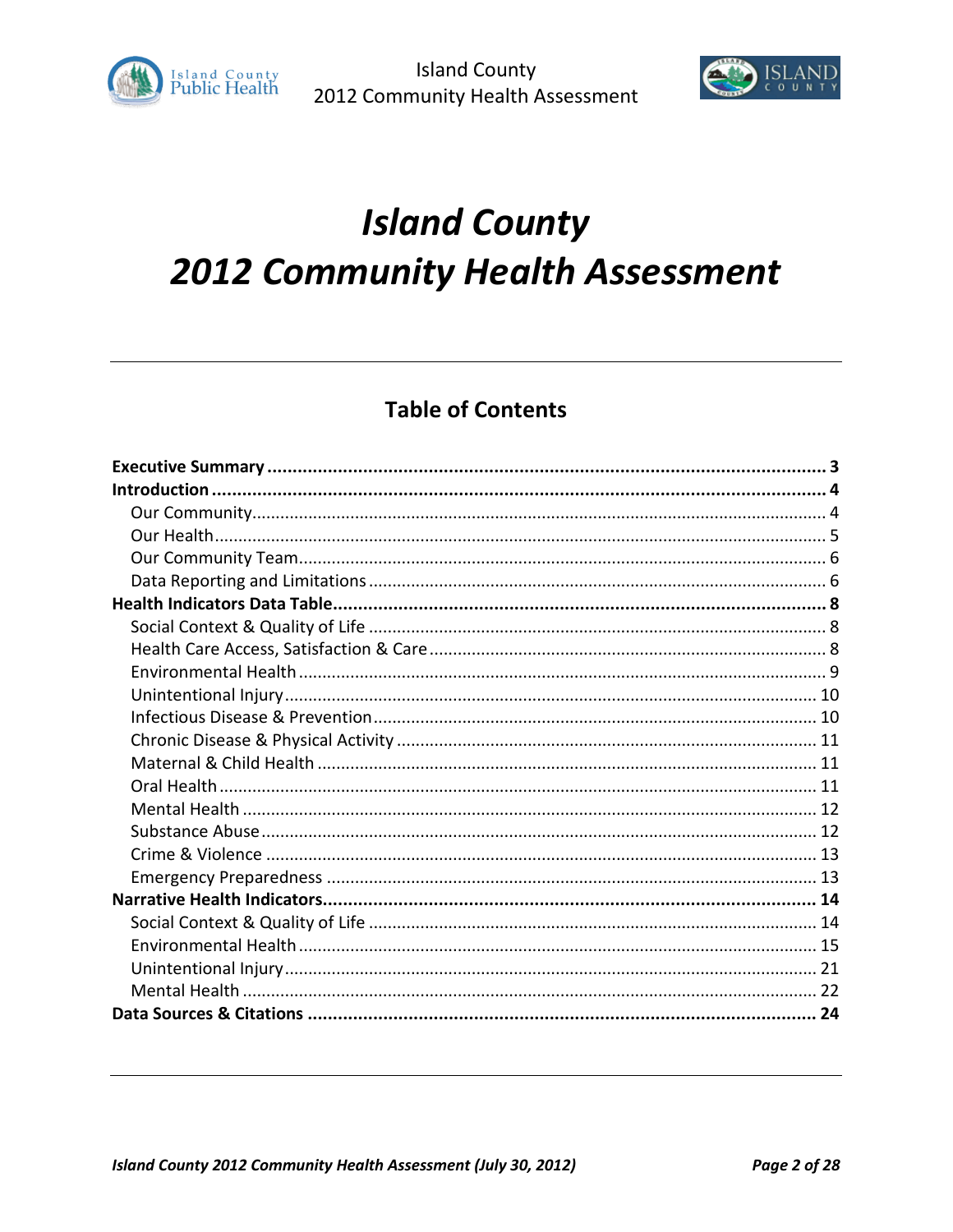



# **Executive Summary**

For 2011, Island County was ranked third in Washington State for Health Outcomes and fourth in Washington State for Health Factors in the annual County Health Rankings report published by the Robert Wood Johnson Foundation and the University of Wisconsin<sup>1</sup>. Island County is among the healthiest places to live, work and play in Washington.

This Community Health Assessment uses key community health indicators to describe the many factors that affect health in Island County. The *Health Indicators Data Table* and *Narrative Health Indicators* illustrate how Island County compares to itself and the state and nation, and whether Island County is achieving the nation's "Healthy People 2020" goals. The collection of these indicators and data allow our community to understand where we stand with regard to determinants of health.

On many issues, Island County does well. We continue to see that Island County residents generally enjoy a long span of healthy life, have high educational attainment levels, and experience low crime rates. School immunization rates have increased in large part due to coordinated local efforts. Since our last community health assessment in 2005, we have seen a decrease in substance abuse among youth as well as positive trends for teenage obesity and physical activity.

Despite a generally healthy population, there are some alarming health trends. Obesity and physical inactivity rates in adults are rising significantly, there remains a lower than average availability of health care providers, and rates of fall-related mortalities do not meet national goals. Since our last community health assessment in 2005, fewer adults report having a "usual source" of care, the number of adults immunized for flu and pneumonia falls short of national goals, and we continue to see high rates of sexually transmitted disease, especially in young women.

A Community Health Assessment offers an opportunity to reflect on community needs. To address the findings of this report, the Community Health Advisory Board will develop a Community Health Improvement Plan focusing on key areas for our community. The plan will identify and promote effective policies and programs to improve public health in Island County.

<sup>1</sup> 2011 *County Health Rankings and Roadmaps*. Robert Wood Johnson Foundation and the University of Wisconsin Population Health Institute. Available at: http://www.countyhealthrankings.org/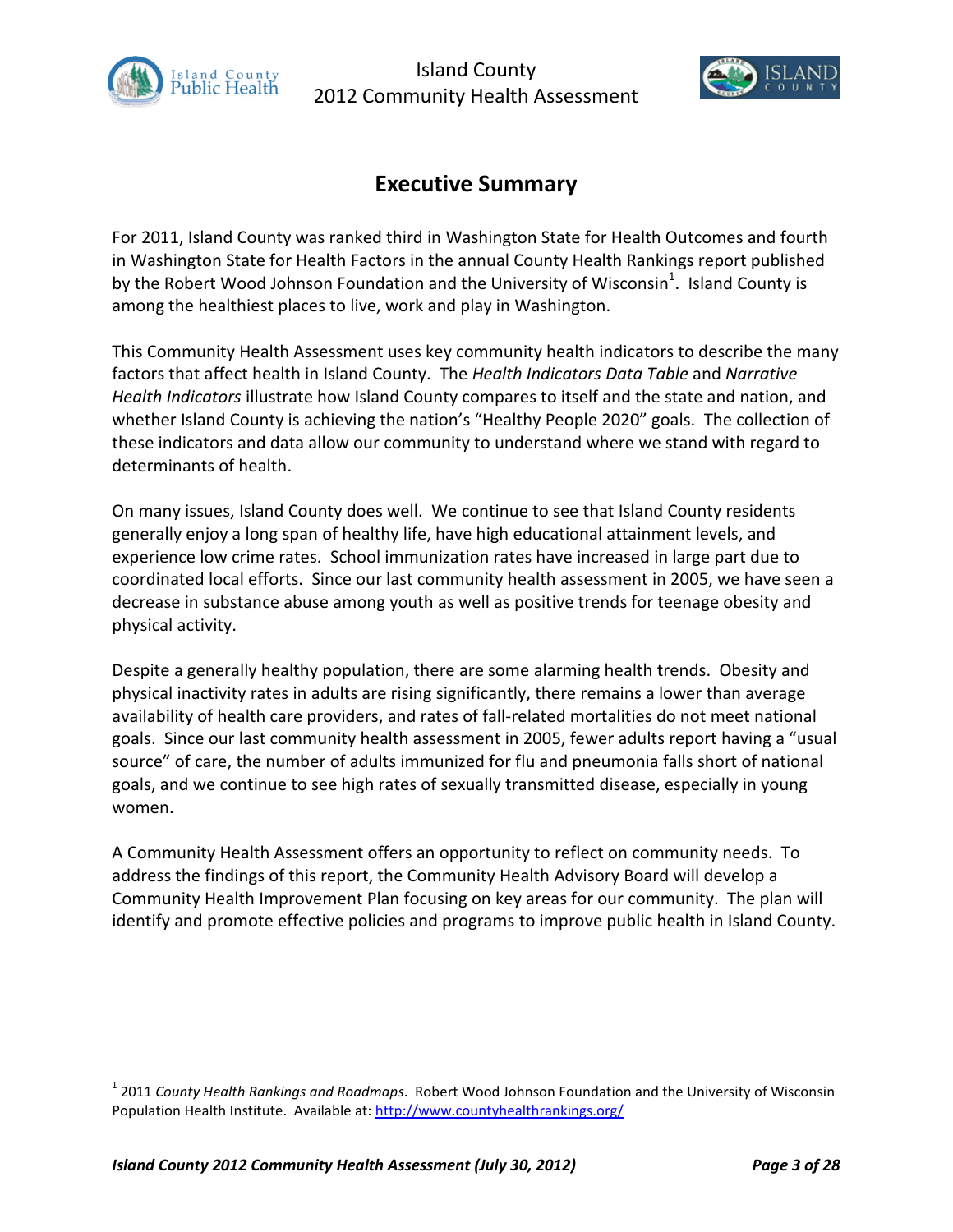



# **Introduction**

## **Our Community**

Island County is comprised of nine islands lying approximately 30 miles north of Seattle and 50 miles south of Canada in northwestern Washington State. The county covers a total area of 517 square miles and yet has only 208 square miles of land, according to the US Census Bureau. Three of these nine islands, Whidbey, Camano and Ben Ure Islands, are inhabited, and according to the 2010 census had an estimated population of 78,506. Island County has a population density of 378 people per square mile and ranks as the fifth most densely populated county in the state, according to the State of Washington's Office of Financial Management.

In 2010, the median household income was estimated at \$53,754 as compared with \$54,888 for the state. While not as racially or ethnically diverse as some of the larger counties in Washington State, nearly 4.4% of Island County residents consider themselves to be Asian, about 2.2% Black and another 4.8% as two or more races. An estimated 18.4% of Island County's population is age 65 and over.

Distinct regions exist within the county. North Whidbey Island is connected to Fidalgo Island by Deception Pass Bridge and many people commute both on and off Whidbey Island daily across this bridge. North Whidbey is home to the City of Oak Harbor, the largest incorporated city in the county with a population estimated in 2010 at 22,075 people. It is also home to Naval Air Station Whidbey Island, the largest employer in the county, with approximately 7,600 military personnel and their family members. An additional 1,200 civilians and 1,200 contractors are also employed at the air station. Naval Hospital Oak Harbor is located on the naval air station and serves the population who are eligible for military medical care in the area (active duty military, retirees and military family members). Those who are not eligible for care at the Naval Hospital receive health care from local civilian providers and from the public hospital in Central Whidbey.

Central Whidbey includes the small, incorporated town of Coupeville (1.06 square miles), which had an estimated population of 1,831 in 2010, and extends south to include the unincorporated area of Greenbank. The Town of Coupeville serves as the county seat and houses the only public hospital in Island County, Whidbey General Hospital. The Port Townsend-Coupeville Ferry in Central Whidbey connects Coupeville to the community of Port Townsend on the Olympic Peninsula.

South Whidbey is home to the City of Langley and the unincorporated areas of Freeland, Clinton and Bayview. The City of Langley, with an estimated population of 1,035 in 2010 is just less than 1 square mile in area. Many South Whidbey residents commute to North or Central Whidbey or take the Clinton-Mukilteo Ferry to Everett or Seattle.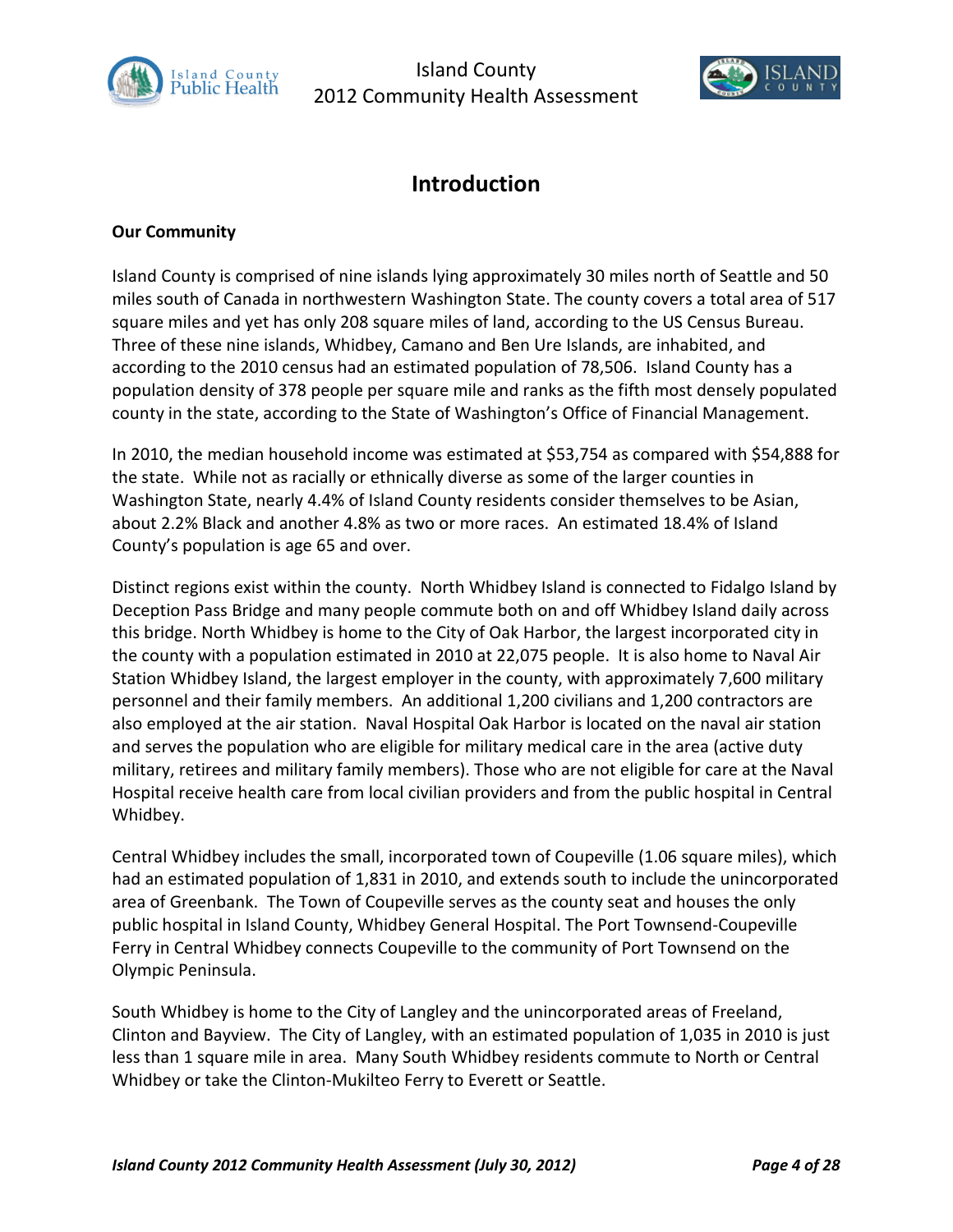



Camano Island is the fourth distinct geographic region in Island County. It is physically separated from Whidbey Island requiring Camano residents to travel through two other counties to reach the county seat in Coupeville. There are no incorporated communities on Camano Island and residents have to leave the island for many services including some healthcare. Camano children attend middle school and high school off the island in the community of Stanwood, which is part of Snohomish County. This can make data collection and assessment when conducting surveys on youth behavior. The children from Camano Island complete their Healthy Youth Survey in conjunction with classmates in Snohomish County, and it is tedious to separate out risk or behavior factors for the Camano youth who are Island County residents.

#### **Our Health**

The goal of public health is to improve the health of a population. Public Health interventions account for the majority of years of life expectancy gained in the United States over the last 100 years. In order to improve the public's health it is first necessary to define the health status of the population and then determine what factors lead to decreases in health status in the community of interest.

A Community Health Assessment involves obtaining and interpreting information to determine the health status of a specific community. The assessment documented in this report utilizes an indicator approach to conducting a Community Health Assessment. Health indicators are measurable health outcomes, such as poverty rate, insurance coverage measures, immunization rates, or other data categories that are relevant to the health of a community. Indicators are data points that provide useful information about the health of a community. Indicators must be selected for those health outcomes where data is readily and routinely available. Indicators also serve as a means of comparing population health through time or to compare the health status of the target population to other communities.

A Community Health Assessment provides useful information to determine the health status of a community and identify behaviors that contribute to the health status of a community. Once community health issues are identified, interventions, including Public Health interventions and services, can be developed and their effectiveness evaluated using a similar approach. The output of a Community Health Assessment can also be used to determine priority health issues, identify areas for public policy development, and help to educate the public.

The purpose of this Community Health Assessment is to take a 2012 snapshot of the health status of Island County in order to prioritize community health challenges and take action on our priority health needs. Identifying health indicators and comparing those indicators to other communities or standards allows us to view a larger picture of what factors are positively and negatively affecting community and individual health in Island County. Additional narrative health indicators were developed to help us understand many of the factors that indirectly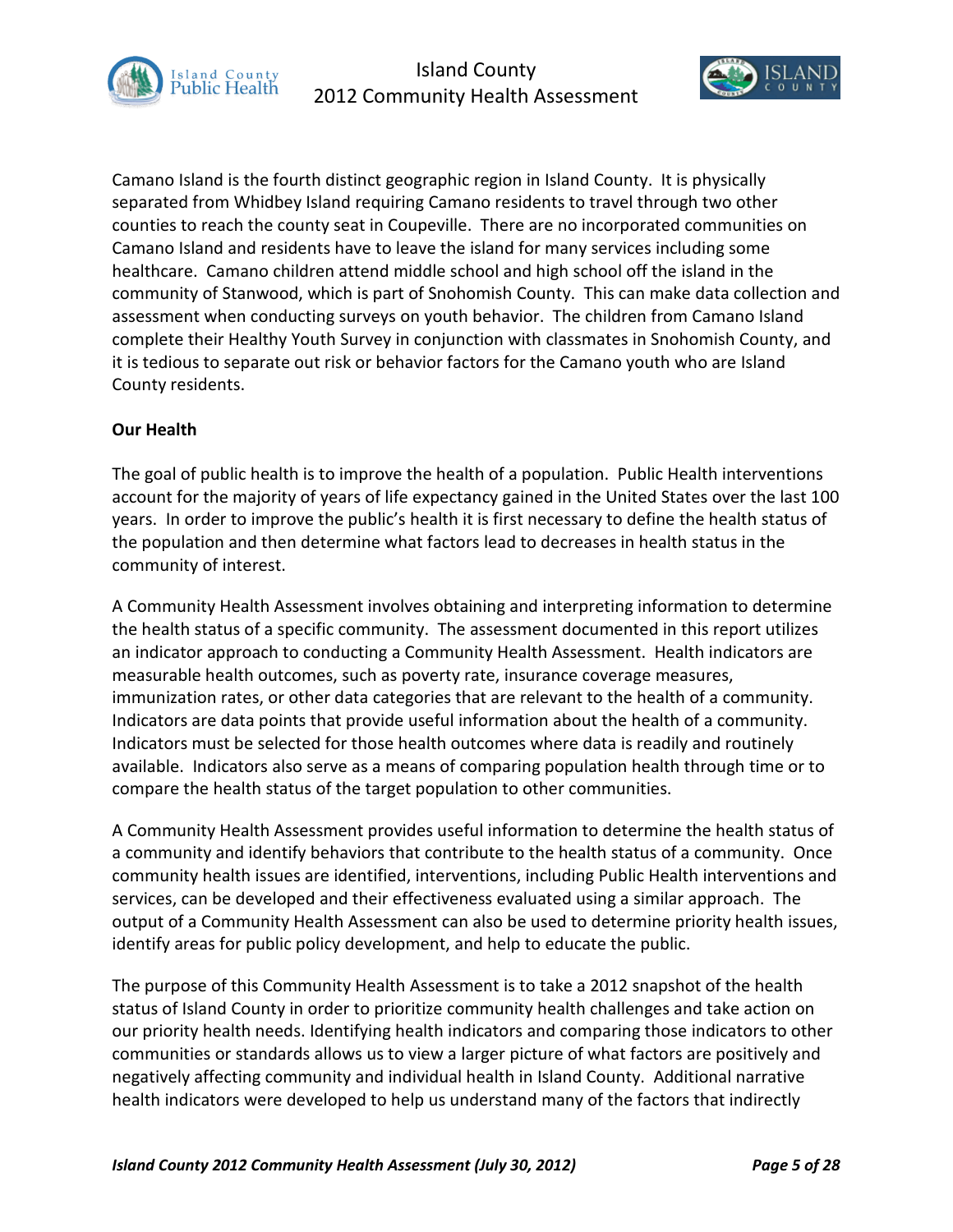



influence our health, but cannot be simply quantified and included into a data table as with the quantifiable indicators.

The Community Health Assessment reflects the outcome of a process used to assess if community health needs are being met and where scarce public resources could be invested to make a positive impact in our community. Finally, the information obtained in this assessment can help guide community partners to evaluate and consider policy decisions that improve the health status of the residents of Island County.

## **Our Community Team**

The act of compiling this information has been a community effort and reflects the collaborative nature of Island County's approach to health matters. Members of the Community Health Advisory Board and Island County Public Health co-authored this document to provide a comprehensive understanding of the health of Island County. This document was prepared by Katie Hicks, Island County Public Health.

## *A special thanks to our authors and contributors:*

- o **The Island County Community Health Advisory Board (CHAB)**: David Macys (Chair), Celine Servatius (Vice Chair), Cary Anderson, Charles Scurlock, Colleen Zickgraf, Greg Wisont, J.M. Kiel, Jan Gross, Laura Luginbill, Laurell Brault, Roger Case, Sandy Ziemer, Trish Rose
- o **Island County Public Health professionals**, especially including: Roger Case (Health Officer), Keith Higman (Island County Public Health Services Director), Aneta Hupfauer, Doug Kelly, Helena Hennighausen, Jill Wood, Joe Laxson, Karen DuBose, Kathleen Parvin, Katie Hicks, Kerry Graves, Sally Waters, Suzanne Turner, Vanya Brown, Vin Sherman
- o **Snohomish Health District**: Mark Serafin and Carrie McLachlan, for special assistance providing analysis of the Behavioral Risk Factor Surveillance System survey data.

#### **Data Reporting and Limitations**

The Health Indicators Data Table is presented to display a significant amount of data at a glance. The indicator column describes the specific factor being evaluated. The next three columns describe Island County. The first two of these columns show the most recent available figure followed by a past figure for comparison over time within Island County. The next column highlights whether the Island County trend is positive or negative with a "thumbs up" or "thumbs down" symbol.

To contrast Island County with the state and nation, Washington and U.S. figures are shown next when available, but a direct comparison is not made. The last two columns compare Island County to national "Healthy People 2020" goals. The "Healthy People 2020" goal is provided when it directly aligns with the data presented. Unfortunately, there are many goals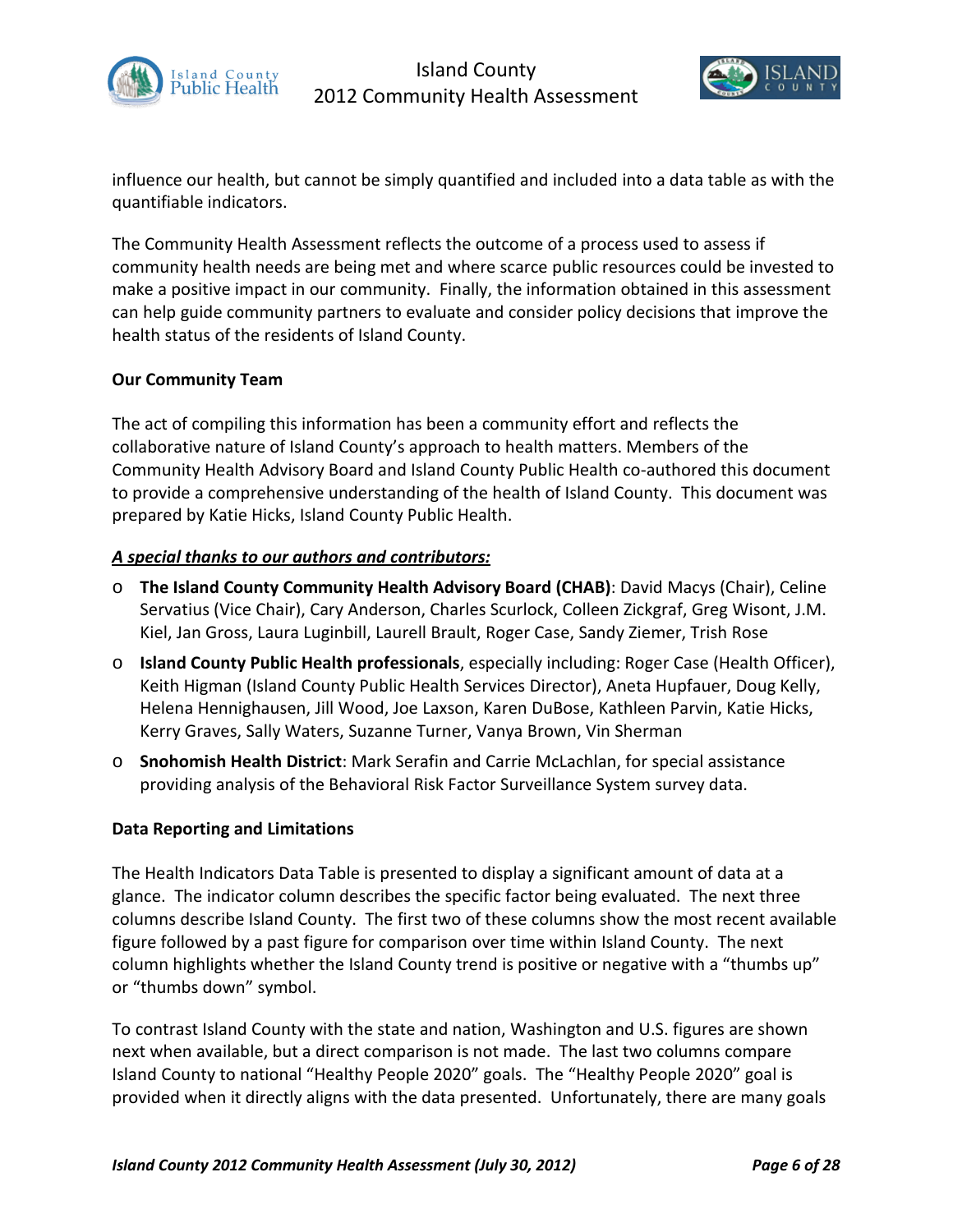



that address the general topic area covered by the data presented but are not directly comparable. A "thumbs up" or "thumbs down" in the last column is used to indicate whether or not Island County is meeting the Healthy People 2020 goal. Healthy People provides sciencebased, 10-year national objectives for improving the health of all Americans. For 3 decades, Healthy People has established benchmarks and monitored progress over time in order to encourage collaborations across communities and sectors, empower individuals toward making informed health decisions, measure the impact of prevention activities. $2^2$ 

Dates listed for data sources vary between indicators because different data sources collect data at different intervals. In situations where multiple years are cited for one data point, the sample size for a single year was too small to be statistically significant and consequently the survey results are combined for the purpose of drawing an accurate assessment of the data.

In reviewing this report it is important to understand its limitations. In some important and emerging public health areas data is not yet being collected consistently or is not available at a local county level. The Island County Public Health Department continues to work with the Washington State Department of Health and community partners in the preparation and selection of key community health indicators. Additionally, the Department has experienced reduced funding for assessment activities including the preparation of this assessment report.

<sup>&</sup>lt;sup>2</sup> Healthy People 2020. U.S. Department of Health & Human Services. More information available at: http://www.healthypeople.gov/2020/about/default.aspx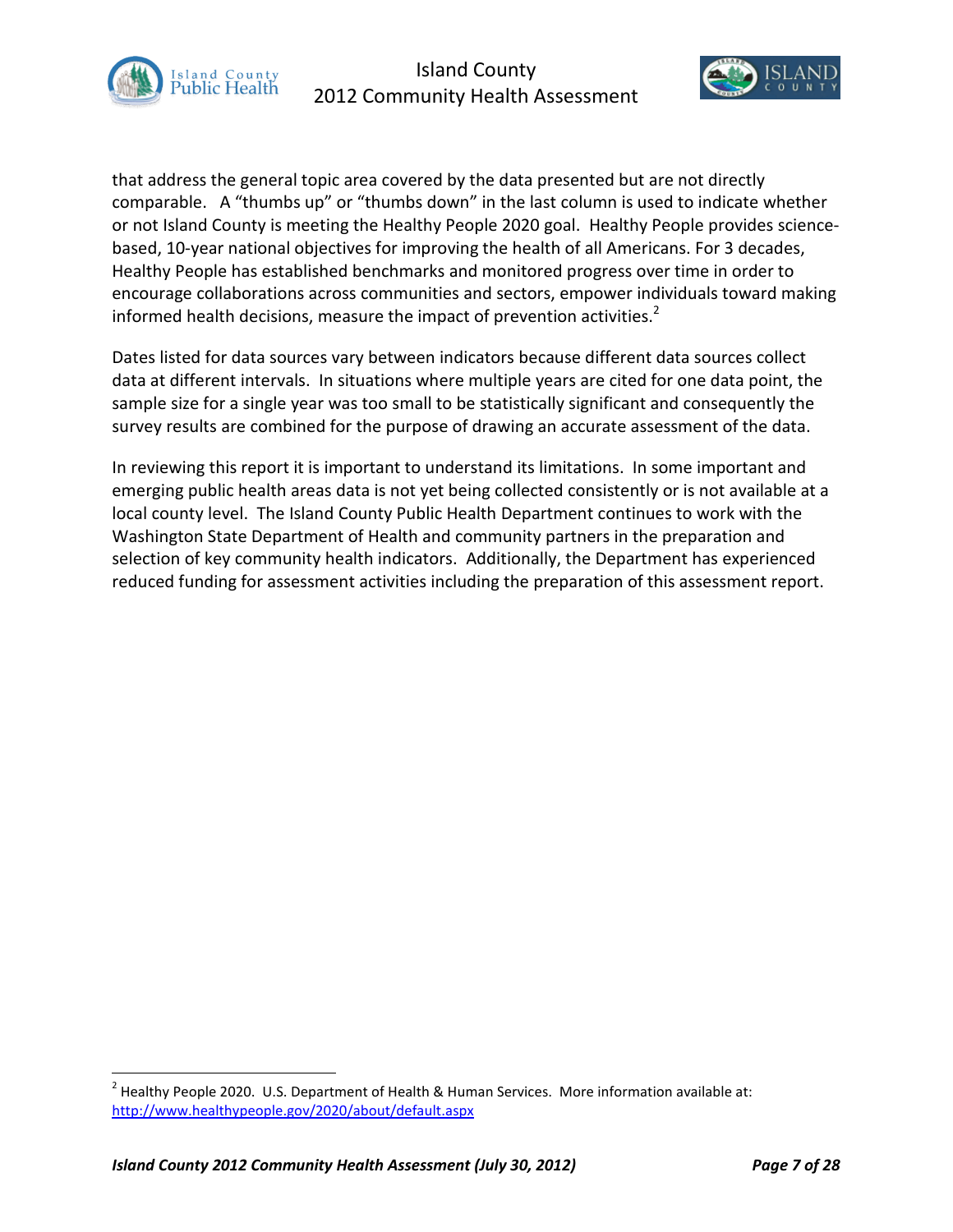



# **Health Indicators Data Table**

|                                                                                                                                                        | <b>Island County</b>                       |                                                                      |                   | Washington                                                      | <b>National</b>         | <b>Healthy People 2020</b> |              |
|--------------------------------------------------------------------------------------------------------------------------------------------------------|--------------------------------------------|----------------------------------------------------------------------|-------------------|-----------------------------------------------------------------|-------------------------|----------------------------|--------------|
| <b>Indicators</b>                                                                                                                                      | <b>Most Recent</b><br><b>Figure (Date)</b> | <b>Past Figure</b><br>(Date)                                         | <b>Trend</b>      | <b>State Figure</b><br>(Date)                                   | <b>Figure</b><br>(Date) | Goal                       | Goal<br>Met? |
|                                                                                                                                                        | N/A Data not available                     | Not able to determine<br>Rate not calculated if less than five cases |                   | ⇘<br>Positive<br><b>Negative</b><br>ড়<br>No significant change |                         |                            |              |
| <b>Social Context &amp; Quality of Life</b>                                                                                                            |                                            |                                                                      |                   |                                                                 |                         |                            |              |
| Educational Attainment: Adults over age 25 who are<br>not high school graduates                                                                        | 2.9%<br>(2010)                             | 7.9%<br>(2000)                                                       | €                 | 10.2%<br>(2010)                                                 | 14.4%<br>(2010)         | 2.1%                       | $\mathbb{S}$ |
| <b>On-Time Graduation Rate</b>                                                                                                                         | 82.8%<br>(2011)                            | 74.3%<br>(2000)                                                      | ☝                 | 76.6%<br>(2011)                                                 | 74.9%<br>$(2007-08)$    | 82.4%                      | €            |
| High School Cohort Drop-out Rate                                                                                                                       | 11.1%<br>(2011)                            | 19.5%<br>(2001)                                                      | ☝                 | 16.8%<br>(2011)                                                 | N/A                     | No goal                    |              |
| <b>Unemployment Rate</b>                                                                                                                               | 9.0%<br>(2011)                             | 4.9%<br>(2007)                                                       | P                 | 9.2%<br>(2011)                                                  | 8.9%<br>(2011)          | No goal                    |              |
| Poverty Levels for entire population (Individuals at<br>or below the Federal Poverty Level)                                                            | 9.4%<br>(2010)                             | 7.9%<br>(2005)                                                       | G                 | 13.4%<br>(2010)                                                 | 15.3%<br>(2010)         | No goal                    |              |
| Children in Poverty (Individuals under 18 years old at<br>or below the Federal Poverty Level)                                                          | 14.4%<br>(2010)                            | 10.1%<br>(2005)                                                      | P                 | 18.2%<br>(2010)                                                 | 21.6%<br>(2010)         | No goal                    |              |
| Hunger & Food Insecurity                                                                                                                               |                                            | See Narrative Health Indicators Section                              |                   |                                                                 |                         |                            |              |
| <b>Health Care Access, Satisfaction &amp; Care</b>                                                                                                     |                                            |                                                                      |                   |                                                                 |                         |                            |              |
| Adults rate health as good, very good, excellent                                                                                                       | 86%<br>$(2008-10)$                         | 90%<br>$(2000-01)$                                                   | $\mathbb{S}$      | 87%<br>(2009)                                                   | 86%<br>(2009)           | No goal                    |              |
| Years of Healthy Life at 20 (Additional years a 20<br>year old is expected to live in good, very good, or<br>excellent health)                         | 54<br>$(2008 - 2009)$                      | 54<br>$(2003 - 2005)$                                                | $\Leftrightarrow$ | 52<br>$(2008 - 2009)$                                           | 48<br>(2007)            | No goal                    |              |
| Provider availability (No. physicians/ 1000 residents)<br>Data prior to 2003 counts only physicians who are<br>not employed by the federal government. | 1.4<br>(2010)                              | 1.2<br>(2001)                                                        | $\Leftrightarrow$ | 2.4<br>(2010)                                                   | 2.4<br>(2010)           | No goal                    |              |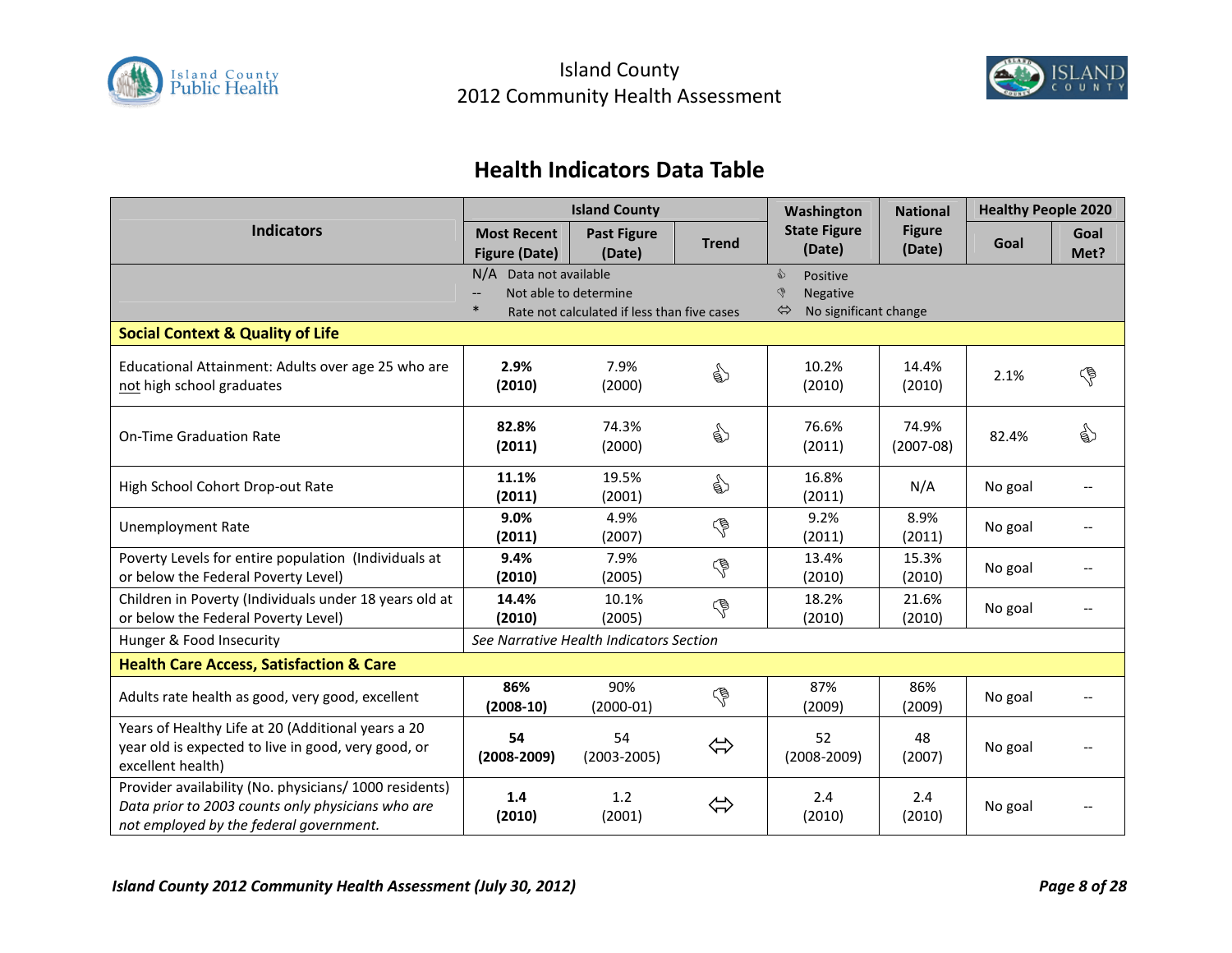



|                                                                                                               | <b>Island County</b>                       |                                                                      |                   | Washington                                                                    | <b>National</b>         | <b>Healthy People 2020</b> |              |
|---------------------------------------------------------------------------------------------------------------|--------------------------------------------|----------------------------------------------------------------------|-------------------|-------------------------------------------------------------------------------|-------------------------|----------------------------|--------------|
| <b>Indicators</b>                                                                                             | <b>Most Recent</b><br><b>Figure (Date)</b> | <b>Past Figure</b><br>(Date)                                         | <b>Trend</b>      | <b>State Figure</b><br>(Date)                                                 | <b>Figure</b><br>(Date) | Goal                       | Goal<br>Met? |
|                                                                                                               | N/A Data not available<br>$\ast$           | Not able to determine<br>Rate not calculated if less than five cases |                   | ⇘<br>Positive<br>Negative<br>ড়<br>$\Leftrightarrow$<br>No significant change |                         |                            |              |
| Percent of adults under 65 years with health<br>insurance                                                     | 87%<br>$(2008-10)$                         | 94%<br>(2000)                                                        | G                 | 84%<br>(2009)                                                                 | 83%<br>(2009)           | 100%                       | ৻ড়          |
| Adults reporting having a usual source of health care                                                         | 82%<br>$(2008-10)$                         | 86%<br>(2000)                                                        | $\mathbb{S}$      | 78%<br>(2009)                                                                 | 80%<br>(2010)           | 83.9%                      | ි            |
| <b>Environmental Health</b>                                                                                   |                                            |                                                                      |                   |                                                                               |                         |                            |              |
| Incidence rate (per 100,000) for 4 diseases identified by state that are transmissible by food, water or air. |                                            |                                                                      |                   |                                                                               |                         |                            |              |
| Salmonellosis                                                                                                 | 12<br>(2010)                               | $\overline{7}$<br>(2006)                                             | G                 | 12<br>(2010)                                                                  | 15.2<br>$(2006-08)$     | 11.4                       | G            |
| Campylobacteriosis                                                                                            | 14<br>(2010)                               | $\mathbf{q}$<br>(2006)                                               | G                 | 20<br>(2010)                                                                  | 12.7<br>$(2006-08)$     | 8.5                        | ᡥ            |
| E. coli (Shiga toxin-producing Escherichia coli)                                                              | $\ast$<br>(2010)                           | $\ast$<br>(2006)                                                     | $\Leftrightarrow$ | 3<br>(2010)                                                                   | 1.2<br>$(2006-08)$      | 0.6                        | ☝            |
| Giardiasis                                                                                                    | 12<br>(2010)                               | (2006)                                                               | ᡥ                 | 8<br>(2010)                                                                   | 7.4<br>(2008)           | No goal                    |              |
| <b>Additional Environmental Health Topic Areas</b>                                                            |                                            |                                                                      |                   |                                                                               |                         |                            |              |
| <b>Food Safety</b>                                                                                            |                                            | See Narrative Health Indicators Section                              |                   |                                                                               |                         |                            |              |
| Air Quality                                                                                                   |                                            | See Narrative Health Indicators Section                              |                   |                                                                               |                         |                            |              |
| Septic Systems                                                                                                |                                            | See Narrative Health Indicators Section                              |                   |                                                                               |                         |                            |              |
| <b>Failing Septic System Assistance</b>                                                                       |                                            | See Narrative Health Indicators Section                              |                   |                                                                               |                         |                            |              |
| Solid Waste                                                                                                   |                                            | See Narrative Health Indicators Section                              |                   |                                                                               |                         |                            |              |
| Hydrogeology                                                                                                  |                                            | See Narrative Health Indicators Section                              |                   |                                                                               |                         |                            |              |
| Drinking Water                                                                                                |                                            | See Narrative Health Indicators Section                              |                   |                                                                               |                         |                            |              |
| <b>Surface Water Quality Monitoring</b>                                                                       | See Narrative Health Indicators Section    |                                                                      |                   |                                                                               |                         |                            |              |
| Shellfish                                                                                                     | See Narrative Health Indicators Section    |                                                                      |                   |                                                                               |                         |                            |              |
| <b>Environmental Release to Penn Cove</b>                                                                     |                                            | See Narrative Health Indicators Section                              |                   |                                                                               |                         |                            |              |
| Zoonotic Diseases                                                                                             |                                            | See Narrative Health Indicators Section                              |                   |                                                                               |                         |                            |              |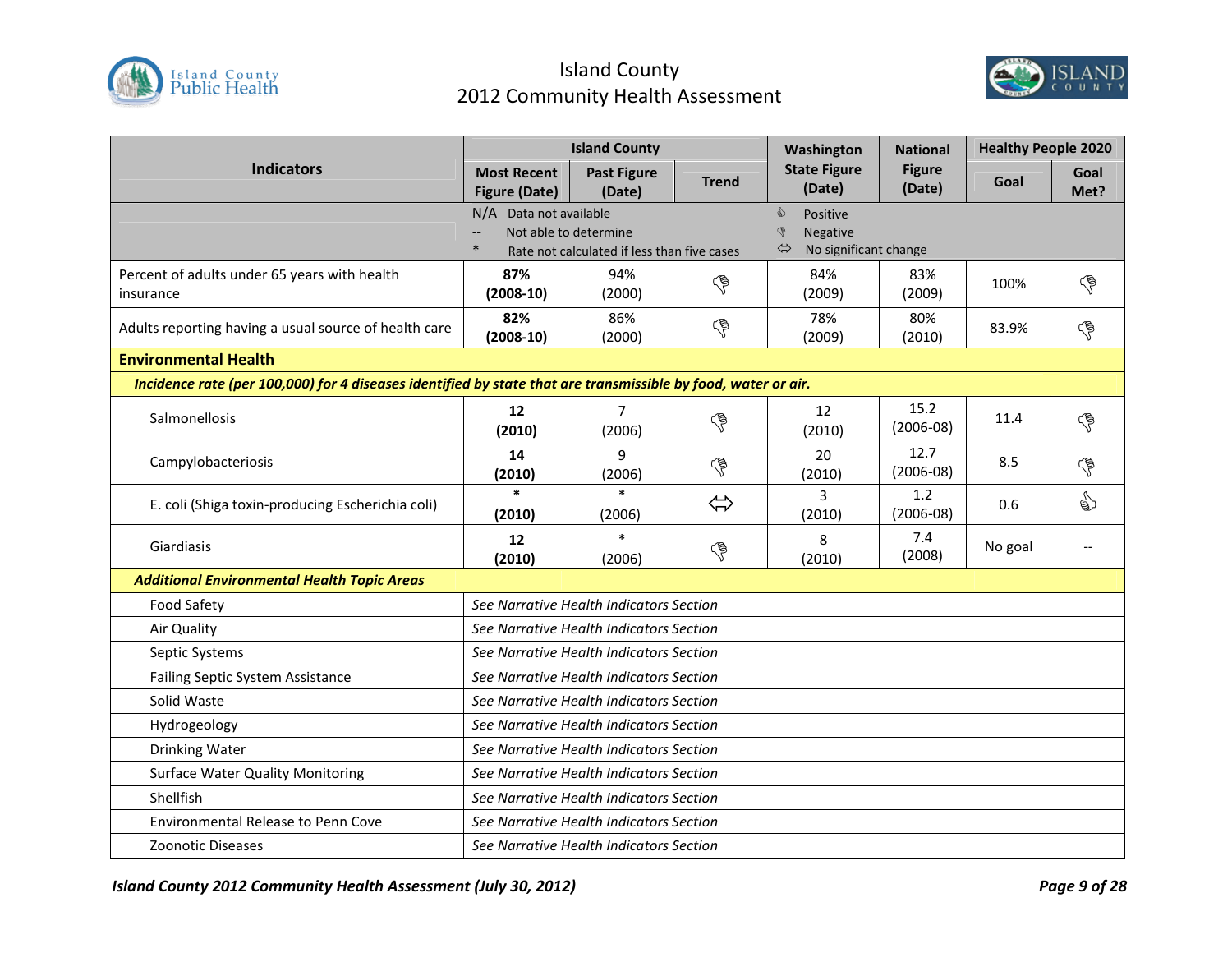



|                                                                                                                                                            | <b>Island County</b>                                      |                                             |                   | Washington                                                               | <b>National</b>          | <b>Healthy People 2020</b> |                               |
|------------------------------------------------------------------------------------------------------------------------------------------------------------|-----------------------------------------------------------|---------------------------------------------|-------------------|--------------------------------------------------------------------------|--------------------------|----------------------------|-------------------------------|
| <b>Indicators</b>                                                                                                                                          | <b>Most Recent</b><br><b>Figure (Date)</b>                | <b>Past Figure</b><br>(Date)                | <b>Trend</b>      | <b>State Figure</b><br>(Date)                                            | <b>Figure</b><br>(Date)  | Goal                       | Goal<br>Met?                  |
|                                                                                                                                                            | N/A Data not available<br>Not able to determine<br>$\ast$ | Rate not calculated if less than five cases |                   | ♦<br>Positive<br>$\mathcal{P}$<br>Negative<br>No significant change<br>⇔ |                          |                            |                               |
| <b>Unintentional Injury</b>                                                                                                                                |                                                           |                                             |                   |                                                                          |                          |                            |                               |
| Unintentional Falls (Age-adjusted mortality rates per<br>100,000)                                                                                          | 10<br>(2010)                                              | 12<br>(2005)                                | €                 | 11<br>(2010)                                                             | $\overline{7}$<br>(2007) | $\overline{7}$             | P                             |
| Unintentional Falls in Older Adults (65 years and<br>older, mortality rate per 100,000)                                                                    | 76<br>(2010)                                              | 75<br>(2005)                                | $\Leftrightarrow$ | 82<br>(2010)                                                             | 45<br>(2007)             | 45                         | P                             |
| Motor Vehicle Accident Fatality Rate (Rate per<br>100,000)<br>Note: Island County figures are highly variable.<br>See Narrative Health Indicators Section. | 10.6<br>(2010)                                            | 15.4<br>(2006)                              |                   | 7.8<br>(2010)                                                            | 13.8<br>(2007)           | 12.4                       | ☝                             |
| Homes with firearms                                                                                                                                        | 47%<br>$(2008 - 2010)$                                    | 40%<br>(2000)                               | $-$               | 34%<br>(2009)                                                            | N/A                      | No goal                    | $\overline{\phantom{a}}$      |
| Homes with loaded & unlocked firearms                                                                                                                      | 7%<br>$(2008 - 2010)$                                     | 4%<br>(2000)                                | P                 | 6%<br>(2009)                                                             | N/A                      | No goal                    | $\hspace{0.05cm} \textbf{--}$ |
| Firearm Fatality Rate (per 100,000)                                                                                                                        | $\mathbf{0}$<br>(2010)                                    | $\mathbf 0$<br>(2005)                       | $\Leftrightarrow$ | 0.16<br>(2010)                                                           | 10.2<br>(2007)           | 9.2                        | €                             |
| <b>Infectious Disease &amp; Prevention</b>                                                                                                                 |                                                           |                                             |                   |                                                                          |                          |                            |                               |
| Adults Immunized for the Flu (Over age 65)                                                                                                                 | 72%<br>$(2008-10)$                                        | 67%<br>(2000)                               | ☝                 | 71%<br>(2009)                                                            | 70%<br>(2009)            | 90%                        | P                             |
| Adults Immunized for Pneumonia (Over age 65)                                                                                                               | 70%<br>$(2008-10)$                                        | 71%<br>(2000)                               | $\Leftrightarrow$ | 71%<br>(2009)                                                            | 69%<br>(2009)            | 90%                        | P                             |
| Immunization Coverage for Kindergarteners<br>(% Students with Complete Coverage)                                                                           | 88%<br>$(2011-12)$                                        | 80%<br>$(2006-07)$                          | ☝                 | 85%<br>$(2011-12)$                                                       | N/A                      | 95%                        | P                             |
| Gonorrhea (Rates per 100,000)                                                                                                                              | 16<br>(2010)                                              | 31<br>(2006)                                | ₷                 | 43<br>(2010)                                                             | 101<br>(2010)            | No goal                    | $\overline{\phantom{a}}$      |
| Syphilis (Rates per 100,000)                                                                                                                               | $\ast$<br>(2010)                                          | $\ast$<br>(2006)                            | $\Leftrightarrow$ | 4<br>(2010)                                                              | 4.5<br>(2010)            | No goal                    |                               |
| Chlamydia - Total Population (Rates per 100,000)                                                                                                           | 247<br>(2010)                                             | 222<br>(2006)                               | G                 | 318<br>(2010)                                                            | 426<br>(2010)            | No goal                    |                               |
| Chlamydia reported for females ages 15-24 (Rate<br>per 100,000)                                                                                            | 2136<br>$(2009-10)$                                       | 2179<br>$(2004-06)$                         | $\Leftrightarrow$ | 2510<br>$(2009-10)$                                                      | 3251<br>(2009)           | No goal                    |                               |

*Island County 2012 Community Health Assessment (July 30, 2012) Page 10 of 28*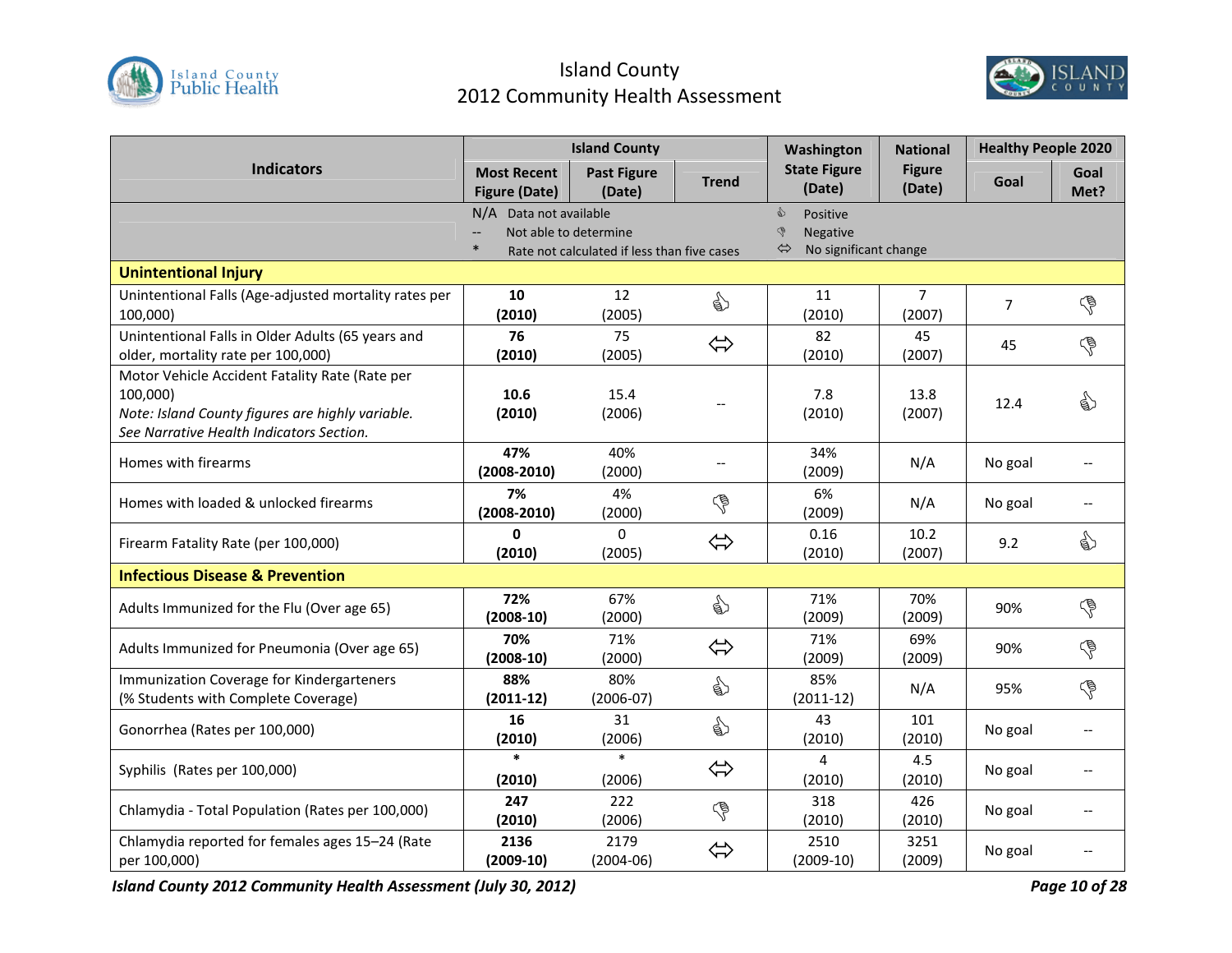



|                                                     |                                            | <b>Island County</b>                        |                   | Washington                                  | <b>National</b>         | <b>Healthy People 2020</b> |              |
|-----------------------------------------------------|--------------------------------------------|---------------------------------------------|-------------------|---------------------------------------------|-------------------------|----------------------------|--------------|
| <b>Indicators</b>                                   | <b>Most Recent</b><br><b>Figure (Date)</b> | <b>Past Figure</b><br>(Date)                | <b>Trend</b>      | <b>State Figure</b><br>(Date)               | <b>Figure</b><br>(Date) | Goal                       | Goal<br>Met? |
|                                                     | N/A Data not available                     |                                             |                   | ఘి<br>Positive                              |                         |                            |              |
|                                                     | Not able to determine                      |                                             |                   | Negative<br>ଙ<br>No significant change<br>⇔ |                         |                            |              |
| Pertussis "Whooping Cough" (Rate per 100,000)       |                                            | Rate not calculated if less than five cases |                   |                                             |                         |                            |              |
| Note: Island County figures are highly variable.    | 16                                         | 108                                         |                   | 9                                           | 4.5                     |                            |              |
| Island County has experienced outbreaks in 2008 and | (2010)                                     | (2008)                                      |                   | (2010)                                      | (2008)                  | No goal                    |              |
| 2012.                                               |                                            |                                             |                   |                                             |                         |                            |              |
| <b>Chronic Disease &amp; Physical Activity</b>      |                                            |                                             |                   |                                             |                         |                            |              |
| Adults Overweight or Obese                          | 65%                                        | 54%                                         | G                 | 62%                                         | 69%                     | No goal                    |              |
|                                                     | $(2008-10)$                                | (2000)                                      |                   | (2009)                                      | $(2005-08)$             |                            |              |
| Adults who perform regular physical activity for 30 | 43%                                        | 73%                                         | G                 | 41%                                         | 44%                     | 48%                        | G            |
| minutes/day                                         | $(2008-10)$                                | (2000)                                      |                   | (2009)                                      | (2008)                  |                            |              |
| <b>Obese Adults</b>                                 | 25%                                        | 24%                                         | $\Leftrightarrow$ | 26%                                         | 34%                     | 31%                        | ⇘            |
|                                                     | $(2008-10)$                                | (2006)                                      |                   | (2009)                                      | $(2005-08)$             |                            |              |
| Teenagers Overweight (10th grade)                   | 11%                                        | 15%                                         | ☝                 | 14.2%                                       | N/A                     | No goal                    |              |
|                                                     | (2008)<br>7%                               | (2004)<br>9%                                |                   | (2009)                                      |                         |                            |              |
| Teenagers Obese (10th grade)                        | (2008)                                     | (2004)                                      | ☝                 | 26%<br>(2008)                               | 18%<br>$(2005-08)$      | 16%                        | ☝            |
| Teenagers who perform moderate physical activity    | 21%                                        | 14%                                         |                   | 23%                                         |                         |                            |              |
| (10th grade, 30 min for 7 days over the past week)  | (2008)                                     | (2004)                                      | ☝                 | (2008)                                      | N/A                     | No goal                    |              |
| <b>Maternal &amp; Child Health</b>                  |                                            |                                             |                   |                                             |                         |                            |              |
| Pregnant women who received prenatal care access    | 80%                                        | 81%                                         |                   | 77%                                         | 72%                     |                            | €            |
| in the first trimester                              | $(2008-09)$                                | $(2003 - 05)$                               | $\Leftrightarrow$ | $(2008-09)$                                 | (2008)                  | 77.9%                      |              |
| Pregnant women who do not smoke during              | 88%                                        | 88%                                         |                   | 90%                                         | 90%                     |                            |              |
| pregnancy                                           | $(2008-09)$                                | $(2003-05)$                                 | ⇔                 | $(2008-09)$                                 | (2008)                  | 98.6%                      | ᡥ            |
| Note: 2008-09 figure is missing 20-30% of data.     |                                            |                                             |                   |                                             |                         |                            |              |
| Adolescent Pregnancy Rate (Mothers age 15-17, rate  | 14                                         | 18                                          | ☝                 | 27                                          | 40                      | 36                         | ☝            |
| per 100,000)                                        | $(2006-08)$                                | $(2003 - 05)$                               |                   | (2008)                                      | (2005)                  |                            |              |
| <b>Oral Health</b>                                  |                                            |                                             |                   |                                             |                         |                            |              |
| Adults with dental visit in the past year           | 76%                                        | 82%                                         | G                 | 72%                                         | 70%                     | 49%                        | ⇘            |
|                                                     | $(2008 - 2010)$                            | (2000)                                      |                   | (2009)                                      | (2009)                  |                            |              |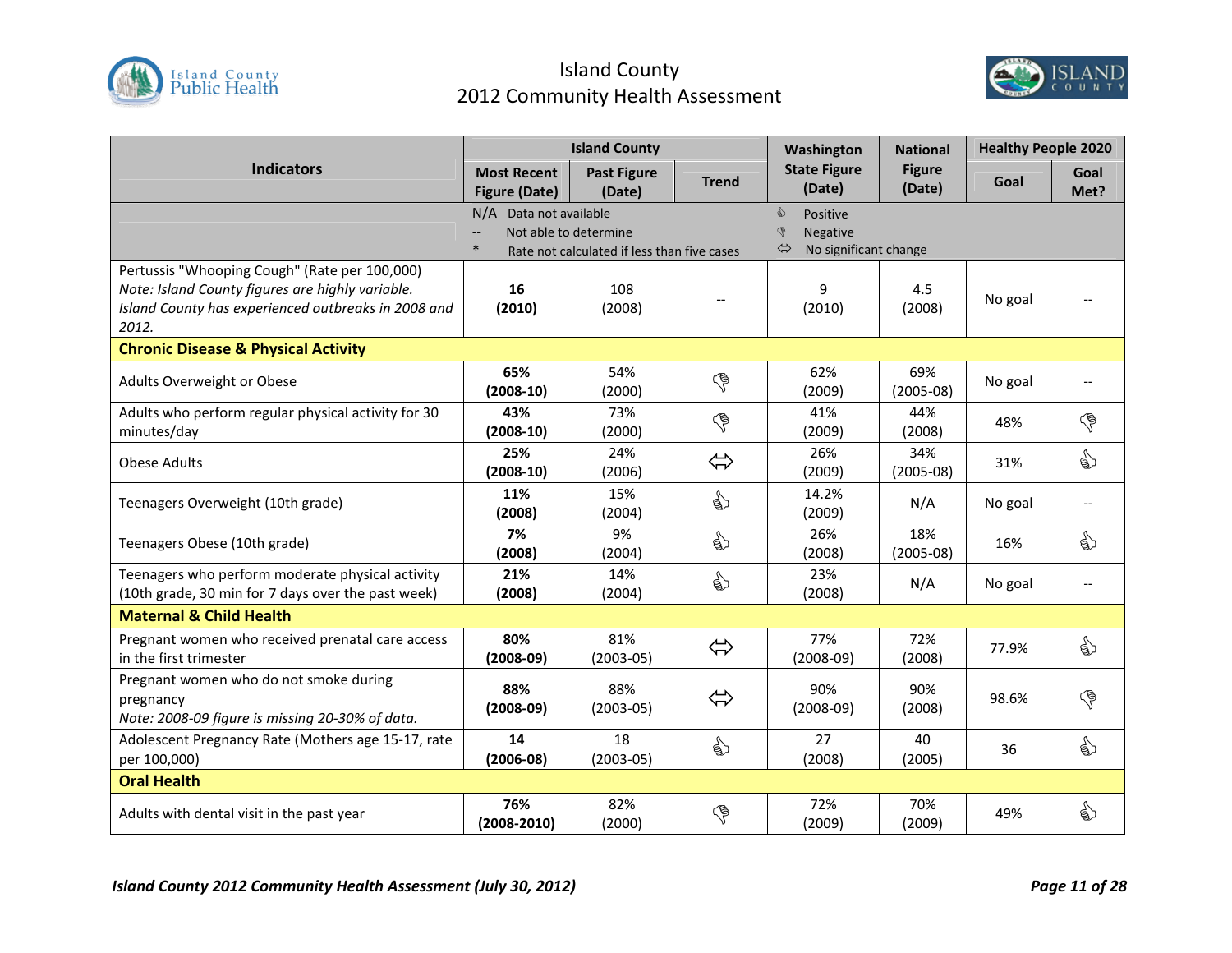



|                                                                                                                                        | <b>Island County</b>                       |                                                                      |                   | Washington                                                                      | <b>National</b>                         | <b>Healthy People 2020</b>              |                          |
|----------------------------------------------------------------------------------------------------------------------------------------|--------------------------------------------|----------------------------------------------------------------------|-------------------|---------------------------------------------------------------------------------|-----------------------------------------|-----------------------------------------|--------------------------|
| <b>Indicators</b>                                                                                                                      | <b>Most Recent</b><br><b>Figure (Date)</b> | <b>Past Figure</b><br>(Date)                                         | <b>Trend</b>      | <b>State Figure</b><br>(Date)                                                   | <b>Figure</b><br>(Date)                 | Goal                                    | Goal<br>Met?             |
|                                                                                                                                        | N/A Data not available                     | Not able to determine<br>Rate not calculated if less than five cases |                   | ♦<br>Positive<br>$\mathcal{P}$<br><b>Negative</b><br>No significant change<br>⇔ |                                         |                                         |                          |
| Untreated Decay in Children                                                                                                            | 12.6%<br>(2005)                            | 12.7%<br>(2000)                                                      | $\Leftrightarrow$ | 14%<br>(2010)                                                                   | 17%-26%<br>Depending<br>on age<br>group | 15%-26%<br>Depending<br>on age<br>group | €                        |
| Caries rate in children                                                                                                                | 42%<br>(2005)                              | 38%<br>(2000)                                                        | G                 | 59%<br>(2005)                                                                   | 33%-54%                                 | 30%-49%                                 |                          |
| <b>Mental Health</b>                                                                                                                   |                                            |                                                                      |                   |                                                                                 |                                         |                                         |                          |
| Adults Reporting Adverse Childhood Experiences                                                                                         |                                            | See Narrative Health Indicators Section                              |                   |                                                                                 |                                         |                                         |                          |
| Adults reporting 8 or more poor mental health days<br>per month                                                                        | 15%<br>$(2008 - 2010)$                     | 9%<br>(2000)                                                         | P                 | 13%<br>(2009)                                                                   | N/A                                     | No goal                                 |                          |
| Adults who report getting needed emotional support<br>only sometimes, rarely or never                                                  | 17.4%<br>$(2008-10)$                       | 15.7%<br>(2005)                                                      | P                 | 16.7%<br>(2009)                                                                 | N/A                                     | No goal                                 | --                       |
| Adults receiving treatment for an emotional problem                                                                                    | 15%<br>$(2008 - 2010)$                     | Not asked                                                            | $-$               | 15%<br>(2009)                                                                   | N/A                                     | No goal                                 | $\overline{\phantom{a}}$ |
| Youth depression (10th graders reporting feeling so<br>sad or hopeless almost every day for two weeks or<br>more during the past year) | 28%<br>(2010)                              | 37%<br>(2004)                                                        | ☝                 | 30%<br>(2010)                                                                   | N/A                                     | No goal                                 |                          |
| Youth reporting seriously considering suicide in the<br>past year (10th graders)                                                       | 16%<br>(2010)                              | 22%<br>(2004)                                                        | ☝                 | 18%<br>(2010)                                                                   | N/A                                     | No goal                                 |                          |
| Youth reporting attempting suicide one or more<br>times in the past year (10th graders)                                                | 7%<br>(2010)                               | 11.5%<br>(2004)                                                      | ☝                 | 7%<br>(2010)                                                                    | 8%<br>(2011)                            | No goal                                 |                          |
| <b>Substance Abuse</b>                                                                                                                 |                                            |                                                                      |                   |                                                                                 |                                         |                                         |                          |
| Cigarette use among 8th graders (in the past 30<br>days)                                                                               | 6.9%<br>(2010)                             | 6.8%<br>(2004)                                                       | $\Leftrightarrow$ | 6.6%<br>(2010)                                                                  | 20%<br>(2009, )                         | 16%<br>$(9-12th)$                       | €                        |
| Cigarette use among 10th graders (in the past 30<br>days)                                                                              | 13%<br>(2010)                              | 14%<br>(2004)                                                        | $\Leftrightarrow$ | 13%<br>(2010)                                                                   | 9-12th<br>Graders)                      | Graders)                                |                          |
| Smoking rates among adults                                                                                                             | 15%<br>$(2008 - 2010)$                     | 19%<br>(2000)                                                        | ☝                 | 15%<br>(2009)                                                                   | 18%<br>(2009)                           | 12%                                     | P                        |

*Island County 2012 Community Health Assessment (July 30, 2012) Page 12 of 28*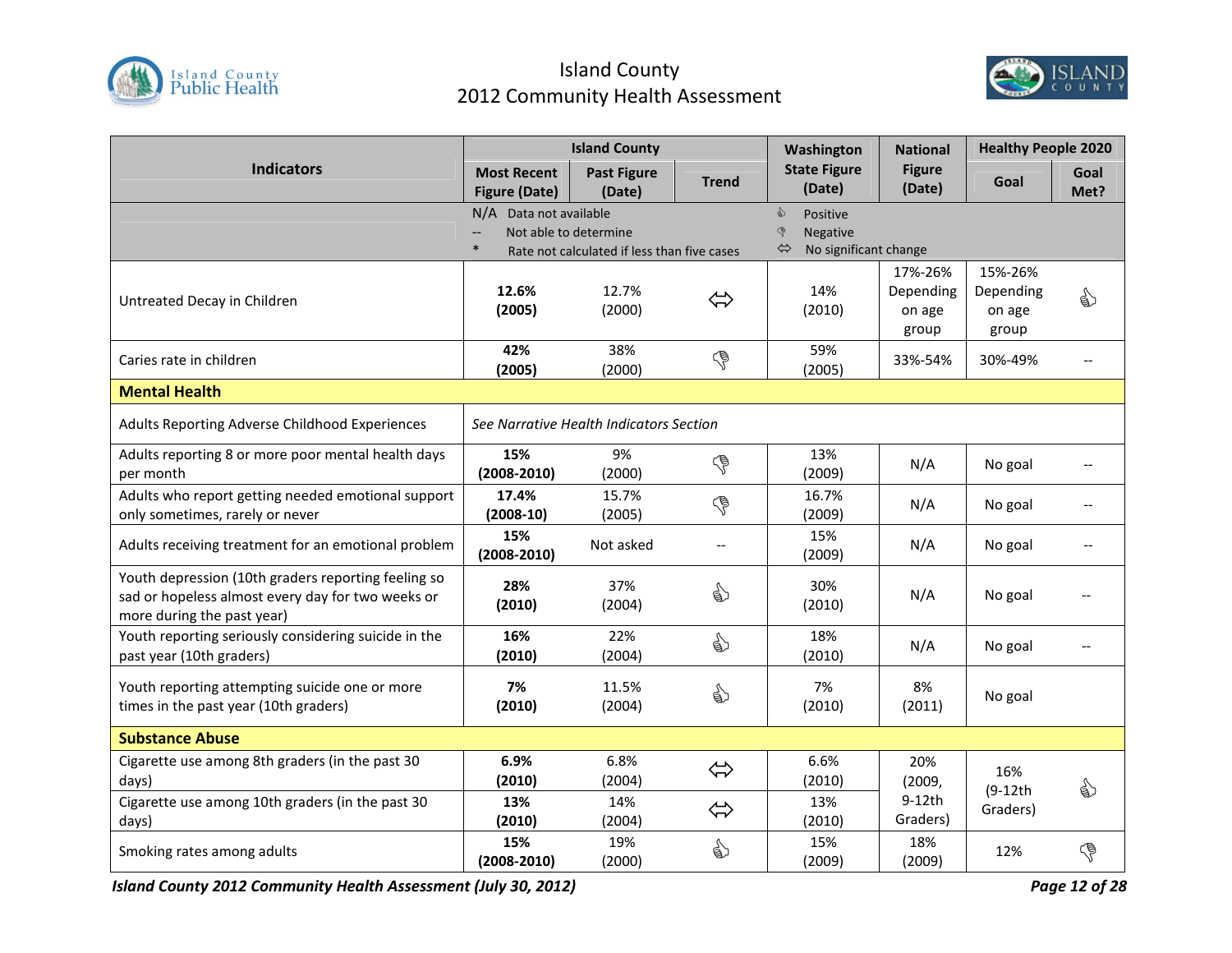



| <b>Island County</b>                                                              |                                                                                                |                              | Washington                                                      | <b>National</b>               | <b>Healthy People 2020</b>           |         |              |
|-----------------------------------------------------------------------------------|------------------------------------------------------------------------------------------------|------------------------------|-----------------------------------------------------------------|-------------------------------|--------------------------------------|---------|--------------|
| <b>Indicators</b>                                                                 | <b>Most Recent</b><br><b>Figure (Date)</b>                                                     | <b>Past Figure</b><br>(Date) | <b>Trend</b>                                                    | <b>State Figure</b><br>(Date) | <b>Figure</b><br>(Date)              | Goal    | Goal<br>Met? |
|                                                                                   | N/A Data not available<br>Not able to determine<br>Rate not calculated if less than five cases |                              | ఘ<br>Positive<br>∖€<br><b>Negative</b><br>No significant change |                               |                                      |         |              |
| Alcohol use among 8th graders (in the past 30 days)                               | 12%<br>(2010)                                                                                  | 17%<br>(2004)                | ☝                                                               | 13%<br>(2010)                 | N/A                                  | No goal |              |
| Alcohol use among 10th graders (in the past 30 days)                              | 24%<br>(2010)                                                                                  | 37%<br>(2004)                | ☝                                                               | 28%<br>(2010)                 | N/A                                  | No goal |              |
| Adult alcohol use with a focus on binge-drinking                                  | 13%<br>$(2008 - 2010)$                                                                         | 15%<br>(2000)                | ☝                                                               | 16%<br>(2009)                 | 16%<br>(2009)                        | 24%     | €            |
| Youth who report using marijuana or hashish in the<br>past 30 days (10th graders) | 14%<br>(2010)                                                                                  | 19%<br>(2004)                | ☝                                                               | 20%<br>(2009)                 | 23%<br>(2011)<br>9th-12th<br>graders | No goal |              |
| <b>Crime &amp; Violence</b>                                                       |                                                                                                |                              |                                                                 |                               |                                      |         |              |
| Island County Sheriff's Department Responses to<br><b>Domestic Disputes</b>       | 635<br>(2011)                                                                                  | 624<br>(2002)                | $\Leftrightarrow$                                               | N/A                           | N/A                                  | No goal |              |
| Violent Crimes (Murder, rape, robbery, assault) per<br>1,000                      | 1.2<br>(2011)                                                                                  | $\mathbf{1}$<br>(2002)       | $\Leftrightarrow$                                               | 2.9<br>(2011)                 | 4.0<br>(2010)                        | No goal |              |
| <b>Emergency Preparedness</b>                                                     |                                                                                                |                              |                                                                 |                               |                                      |         |              |
| Residents who have a disaster evacuation plan                                     | 26%<br>$(2008 - 2010)$                                                                         | N/A                          |                                                                 | 26%<br>(2009)                 | N/A                                  | No goal |              |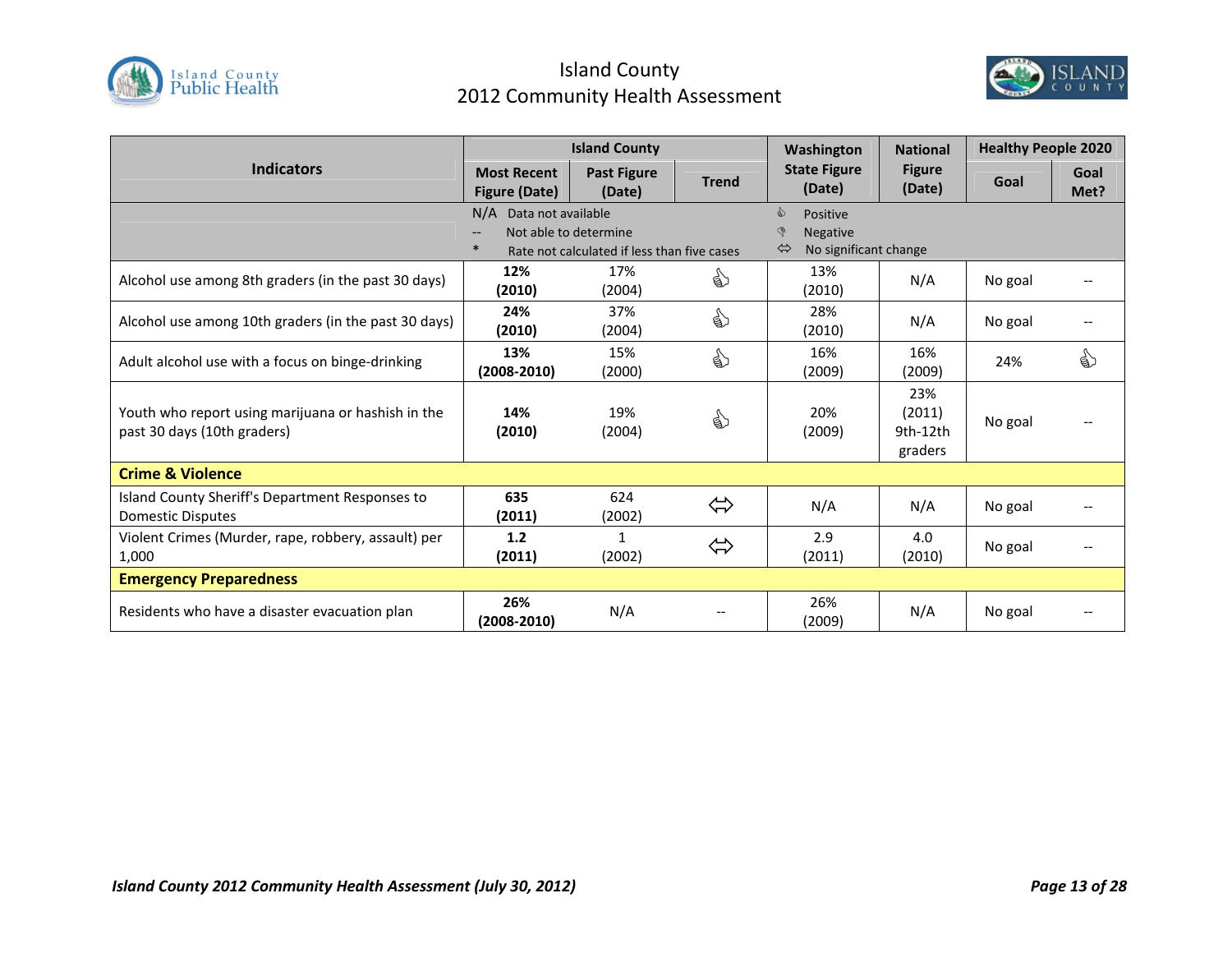



## **Narrative Health Indicators**

## **Social Context & Quality of Life**

#### **Hunger & Food Insecurity**

Food security is defined as having access at all times to enough food for an active, healthy lifestyle. Hunger and food security have been recognized as problems in the United States and inadequate food supply can have detrimental effects on health, nutrition and behavior.

In 1996 and 2000 five percent of Island County adults reported concern about having enough food for themselves or their family. In 2007, Island County adults reported similar concerns about food security. The associated graph demonstrates how residents who reported having insufficient money for food handled this concern.

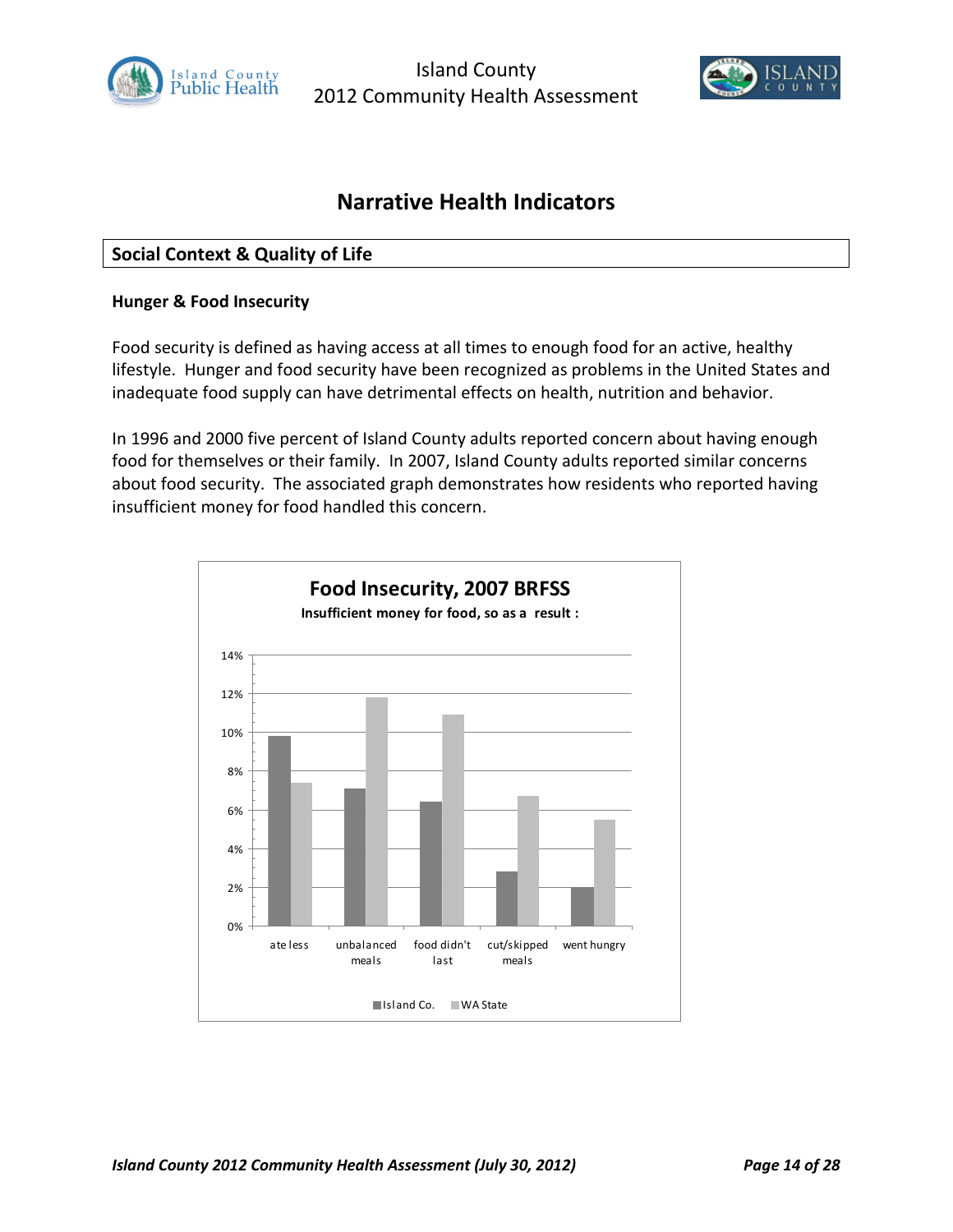



## **Environmental Health**

#### **Food Safety**

The food safety program inspects food service establishments and temporary food events to make sure that employees follow safe food handling practices and have adequate kitchen facilities.

- **There are 375 permitted Food Establishments in Island County in 2012.**
- Between 2006 and 2011, Island County Public Health trained 1500-2100 food workers.
- In 2012, Island County initiated an online training for food workers. The total number of cards issued as of March 27, 2012 was 461 compared to 385 at the same time in 2011. The expansion of training availability has made it easier and more convenient for food workers to be trained on procedures to reduce the risk of foodborne illness and disease transmission.

#### **Air Quality**

Air Quality in Island County is generally acknowledged to be very good and is well within established air quality standards, with annual average concentrations well below action levels. Data collected at the single air monitoring station in Island County (at Oak Harbor Middle School) reflects seasonality in small particulate matter (also called fine particulate matter or PM 2.5). Numbers for particulate matter are higher in winter months, which may suggest that wood burning as a heat source may be contributing to increased levels in the air. (The associated graph shows monthly average air concentrations and indicates seasonal variation.) Typical sources of concern for air quality are motor vehicles, power generation, combustion sources at industrial facilities and residential fuel burning.

Although it does not link directly to the air quality data a surrogate measure of fine particulate generation in Island County due to motor vehicles could include the number of passengers transported each year by Island Transit as a measure of pollution avoidance based on the premise that transit riders would otherwise travel by individual vehicles. The rate of growth in transit ridership has remained steady across the entire period, averaging 46,000 additional passengers each year. (See associated graph.)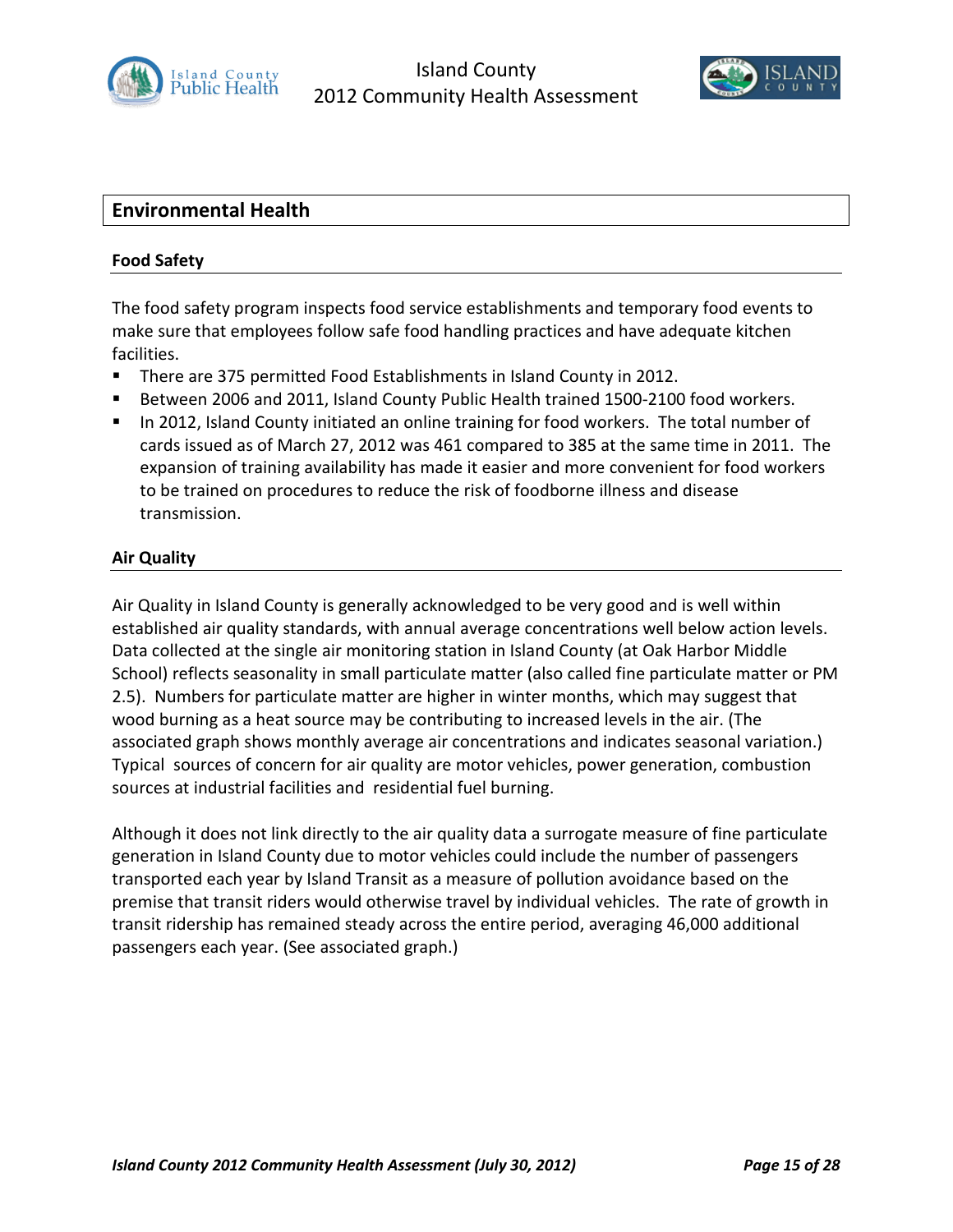







NOTE: The ridership loss in 2000 was a direct result of the passage of I-695, which eliminated the Motor Vehicle Excise Tax (MVET). The loss of 60% of Island Transit's operating revenue resulted in services being cut or eliminated. Subsequently, county voters approved an increase in local sales taxes to restore services. The impact can be seen in the ridership figures.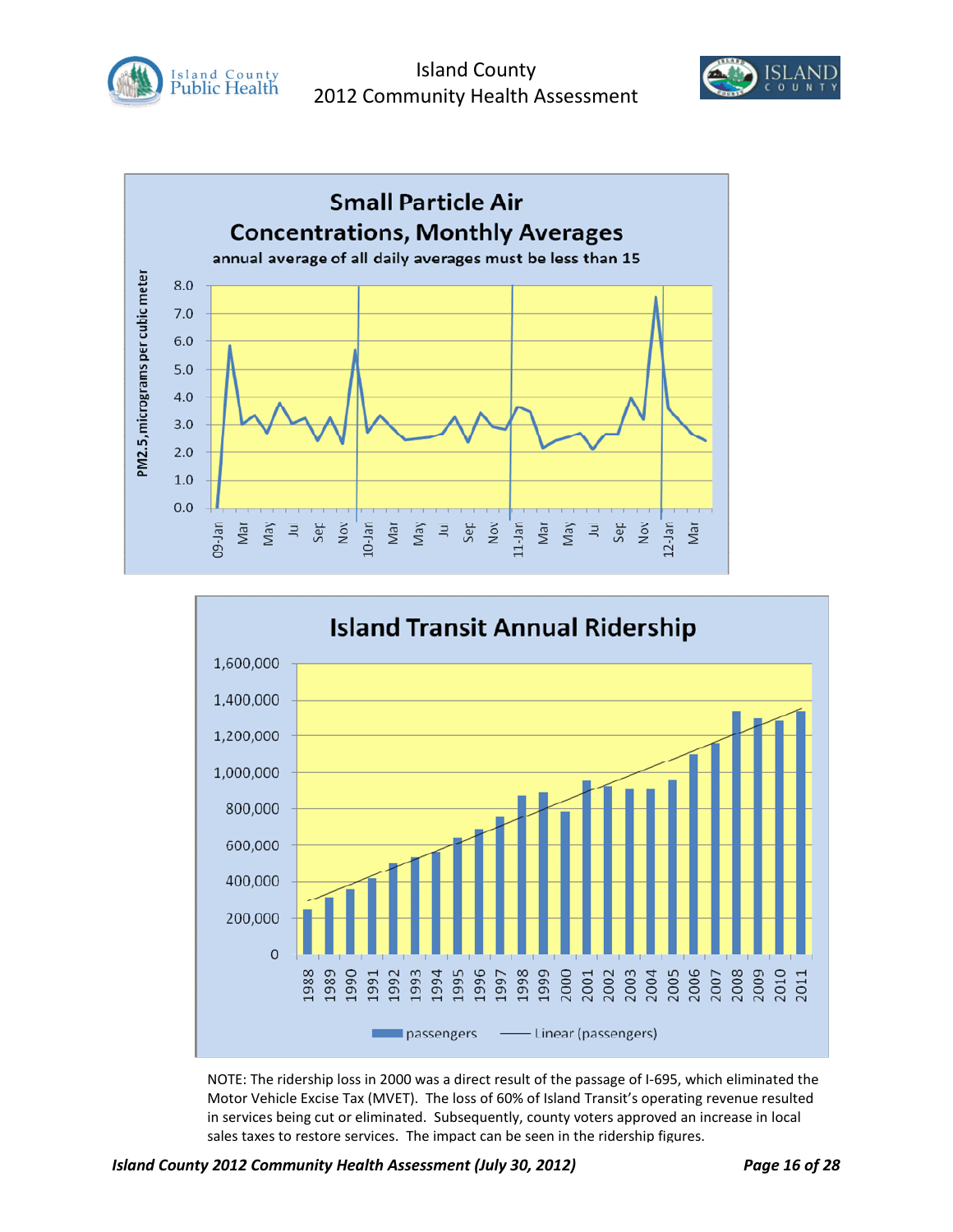



## **Septic Systems**



- Septic systems treat and dispose of wastewater and need to be maintained on a regular basis. If they are neglected, they will not operate properly and could fail. This poses a risk to public health and the natural environment.
- **IF In 2007, Island County adopted State regulations requiring routine evaluation of septic** systems. These evaluations can be performed by a licensed professional or by a homeowner who has become certified through the **H**ome **O**wner **S**eptic **T**raining (HOST) program. Homeowners need to complete two classes, Septic 101 and Septic 201, to become certified to evaluate their own system. Septic 101 was launched online in 2010. 771 people have completed Septic 101 online since its launch. Septic 201 will be available online in 2012 in partnership with Clallam County and DOH.

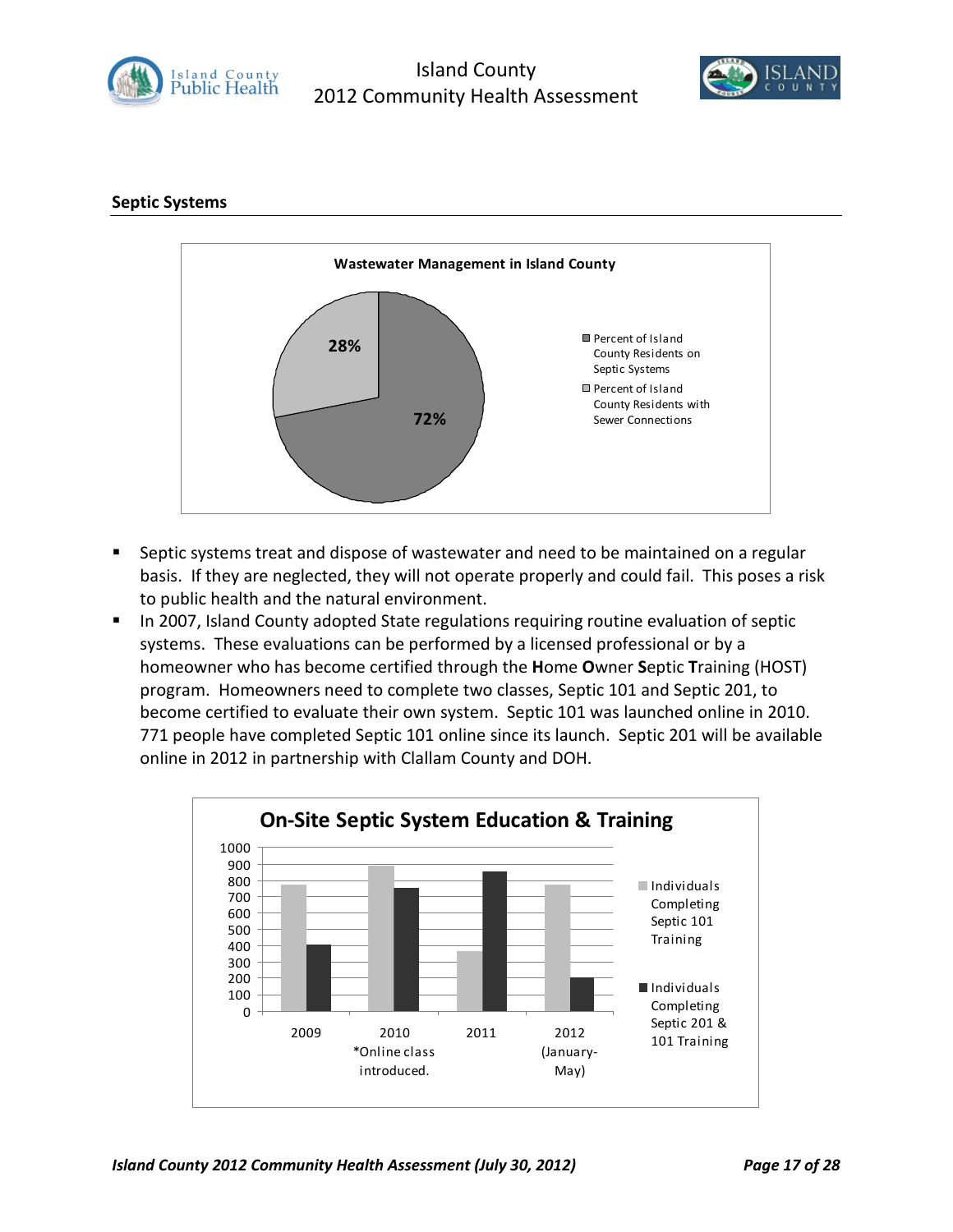



#### **Failing Septic System Financial Assistance**

This program provides financial assistance to low income property owners for the repair or replacement of failed on-site sewage (septic) systems. Prevention of a potential public health hazard and adverse impacts to surface waters are top environmental health priorities. The program is available to any homeowner, owner of rental property or commercial property in Island County with an on-site sewage system failure. The program offers low interest loans and/or grants to property owners that meet health hazard and pollution potential criteria. This program has been established through the Washington State Department of Ecology's State Water Pollution Control Revolving Loan Fund and the Centennial Clean Water Fund.

#### **Solid Waste**

The Solid Waste program investigates and resolves complaints regarding improper storage or disposal of solid waste and investigates hazardous waste spills in Island County. Island County has solid waste handling facilities, including transfer stations and recycling facilities, which are regularly inspected by the Health Department. Island County Public Health also helps property owners and cleanup contractors with the following: provide technical assistance, help interpret state and local rules and regulations, locate approved cleanup contractors, and confirm that the decontamination procedure meets state and local guidelines. The graph below shows the number of annual solid waste complaints. The spike in 2006-07 likely reflects increased staff and community attention to solid waste and illegal dumping issues. The decrease in 2010-11 likely reflects staff turnover and a reduced staff resource to respond to complaints.

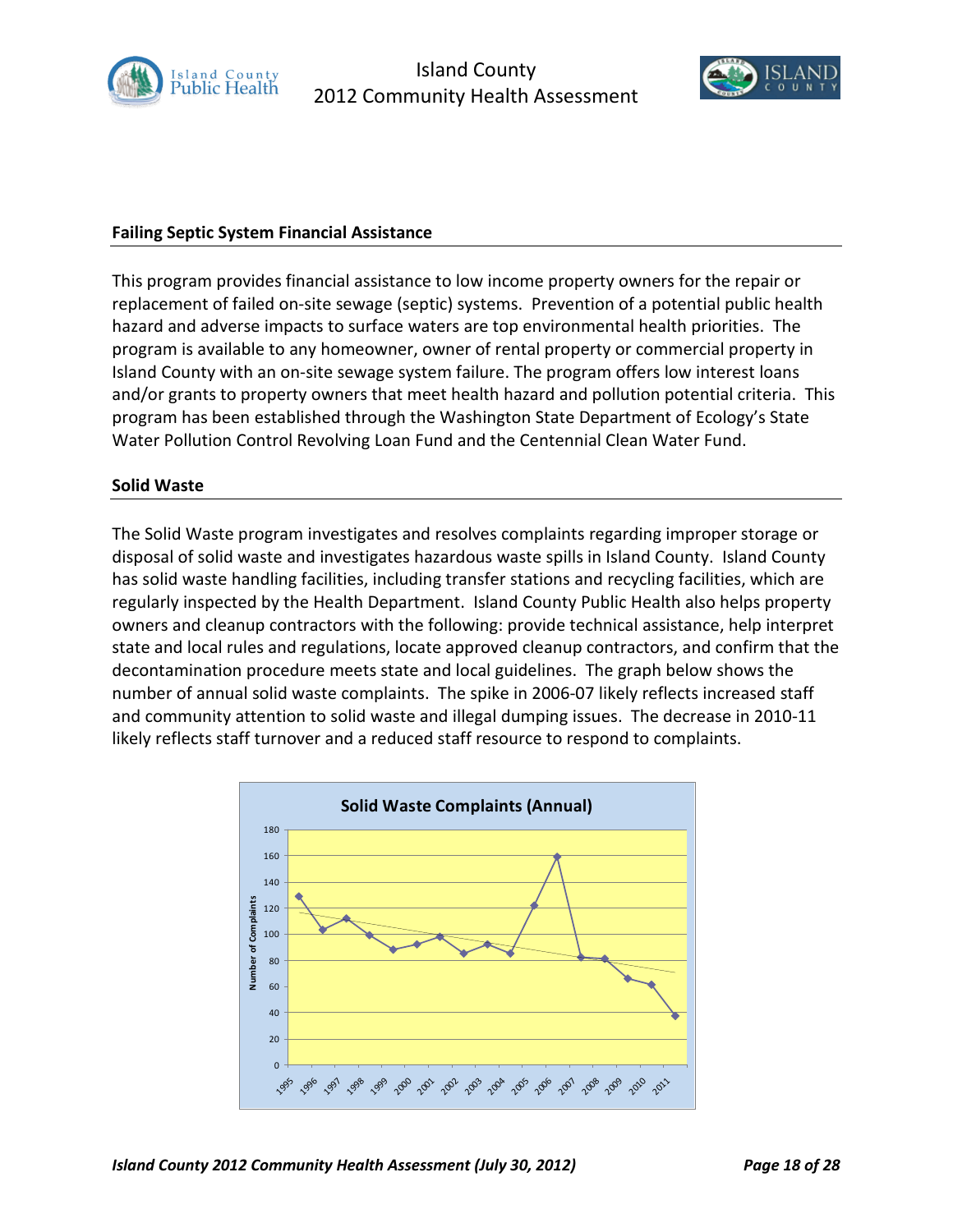



## **Hydrogeology**

The Hydrogeology program assists in providing protection for our groundwater resources. All land-use proposals that have a potential to impact the quality or quantity of groundwater are reviewed to ensure the protection of clean, reliable sources of drinking water for all residents of Island County. Program outcomes include protection of drinking water sources from potential intrusion of seawater, protection of drinking water sources from potential contamination, and sound groundwater resource management. Education is also a key component of the Hydrogeology program. All county residents share the responsibility to keep our groundwater resources safe.

#### **Drinking Water & Water System Surveys**

In accordance with United States Environmental Protection Agency (EPA) requirements, all large public water systems (titled "Group A systems") in the county have a requirement to undergo a Department of Health (DOH) Survey every 3-5 years (depending on water system status). The surveys involve an in-depth analysis of the water system operations and management and a detailed physical inspection of the sources and waterworks infrastructure.

Fifty-nine percent of Island County residents are served by Island County Group A groundwater sources. In 2011, 74 surveys were completed of Island County Group A water systems. Fifteen were performed by the Washington State Department of Health (DOH) and 59 were performed by the Island County Public Health in support of DOH.

The surveys resulted in some recommendations for operational efficiencies. A top priority in Island County is compliance with requirement for installation of water meters throughout the system to facilitate leak detection and water use efficiency. This is especially important in our Island environment where 72% of our community residents rely on groundwater for their water supply. Installation of water meters was a recommended correction on 20 of the surveys in 2011. There was only one survey in 2011 that resulted in notification for corrective action for a significant health-related deficiency.

#### **Surface Water Quality Monitoring**

The primary focus of Island County's Surface Water Monitoring Program is to detect and respond to potential sources of contamination of water in streams, ditches and wetlands that may adversely affect public health and valuable resources such as swim beaches, shellfish beds, streams and nearshore habitats. When a water quality impairment is found in a watershed, source identification efforts may occur.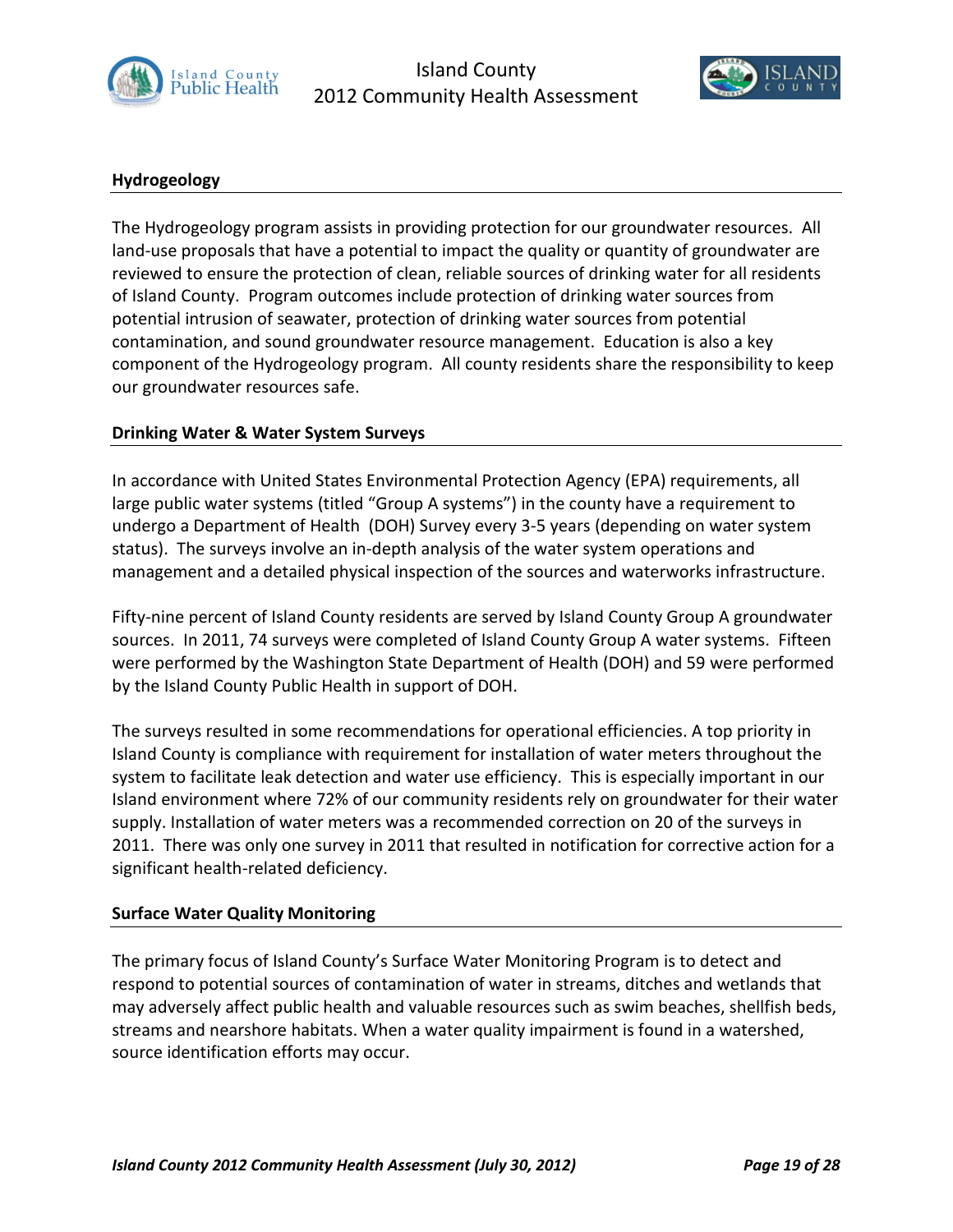



In 2011, the program monitored 24 streams, wetlands and ditches throughout Island County. Of the 24 sites, seven did not meet state bacteria standards (of which fecal coliform is used as the main indicator species). In addition to the 24 regular monitoring sites, source identification is occurring in the South Holmes Harbor and Maxwelton watersheds.

#### **Shellfish**

Island County has 56 marine beaches. As of July 2012, 22 beaches are open and 17 beaches have a harvest advisory. Nine beaches are closed due to a pollution risk from municipal sewage treatment plants or a marina. Eight beaches are closed due to poor water quality from bacterial contamination.

Contaminated shellfish can make you very sick if you eat them. Contaminants can be of natural origin, or they can come from human sources (such as sewage, fuel spills, or pesticide runoff). Of special concern are the many naturally-occurring biotoxins: there is no antidote for biotoxin poisoning, and high levels can be lethal. It is important to be informed and harvest shellfish safely. Public Health works to protect shellfish and shellfish habitat by evaluating marine water quality, monitoring shellfish and beaches for biotoxins, vibrio, and pollution, informing the public when a recreational (public) beach is closed, and participating in public outreach and education about shellfish harvesting.

#### **Environmental Release to Penn Cove**

A 128-foot long fishing boat, the Deep Sea, sank in Penn Cove during the spring of 2012. After the Deep Sea sank, over 5,000 gallons of diesel and oil were released into the marine environment. As a result, the Washington State Department of Health issued a one month closure for all commercial and recreational shellfish harvesting in Penn Cove. Island County Public Health worked closely with the community, state and federal agencies to assist with disseminating current and accurate information to the public including press releases and posting signs. Over 3,000 gallons of diesel and oil were recovered from the tanks on the Deep Sea while on the bottom of Penn Cove. Over 2,000 gallons of diesel and oil were recovered from the surface waters of Penn Cove. Island County Public Health worked with Washington State Department of Health regularly until commercial and recreational shellfish harvesting was opened in Penn Cove. This did not occur until after the Deep Sea was raised and relocated and shellfish tissue testing indicated no presence of petroleum hydrocarbons.

#### **Zoonotic Diseases**

Zoonotic Diseases are diseases that can be transmitted from animals to people. Island County Public Health collaborates with health care providers and the Washington State Department of Health on all notifiable conditions including rare zoonotic diseases. There are four zoonotic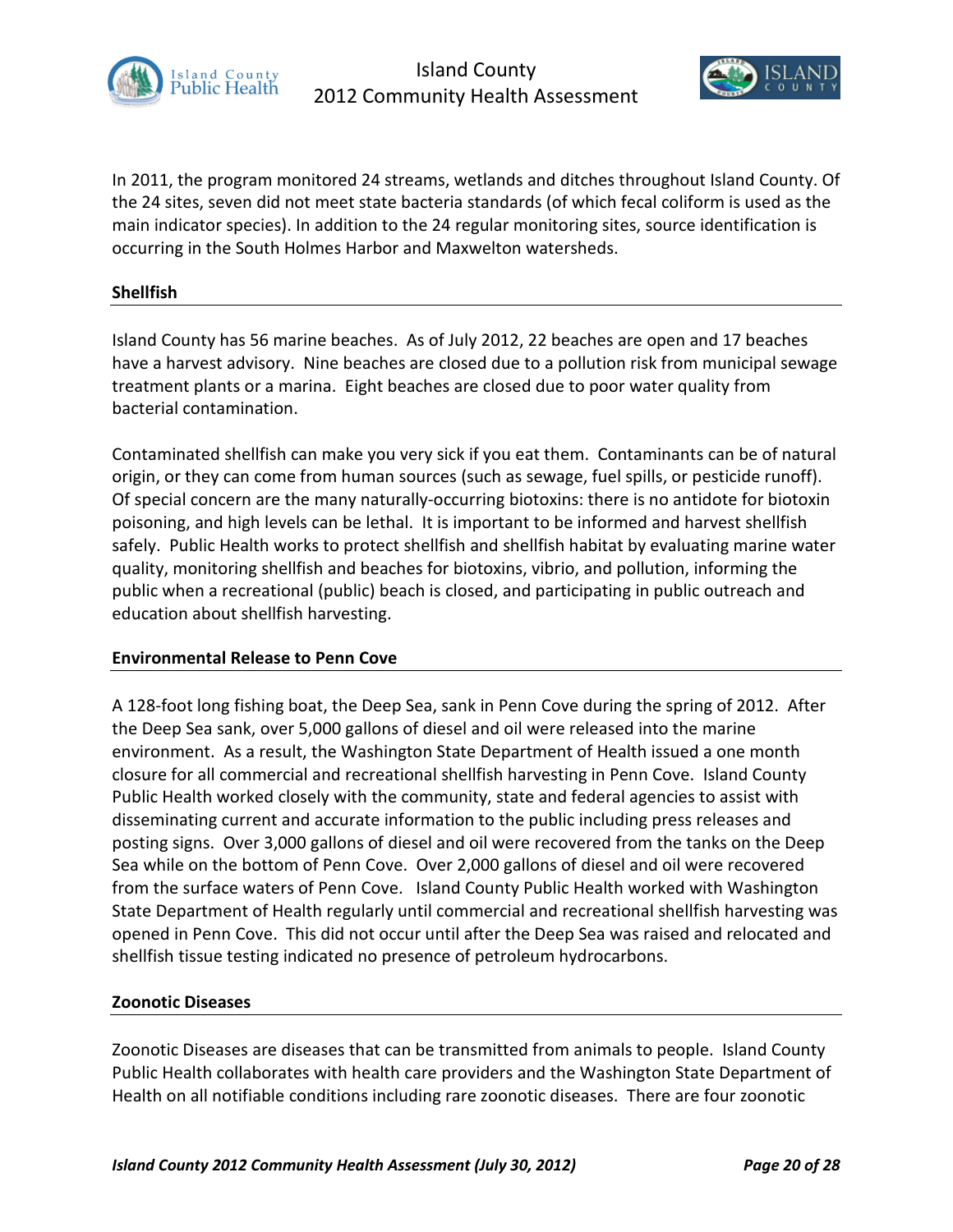



diseases that are of special importance in Washington State even though they occur rarely. These are West Nile Virus, Hantavirus, Lyme Disease and Rabies. West Nile Virus is spread by the bite of an infected mosquito, and Hantavirus is caused by inhaling the dust from urine, feces, or bedding materials of infected deer mice. Lyme disease is transmitted through the bite of infected ticks. Rabies is spread through a bite or exposure to the saliva from an infected animal. The primary vector for Rabies in Washington State is infected bats.

## **Unintentional Injury**



The Island County motor vehicle accident fatality rate is highly variable.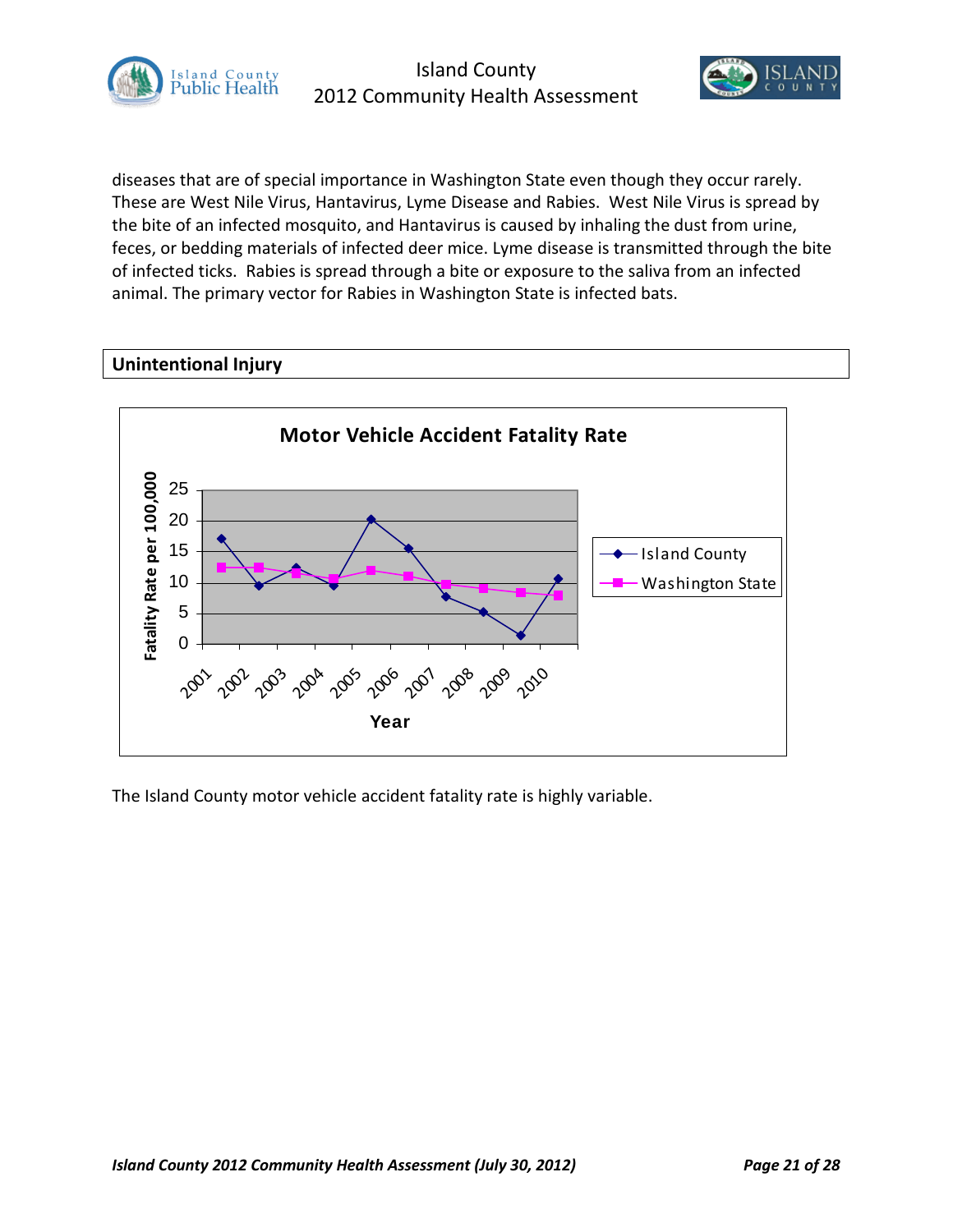



## **Mental Health**

## **Adults Reporting Adverse Childhood Experiences**

In 2009-2010 Washington State was among only five states to conduct a study on adults reporting adverse childhood experiences through the Behavioral Risk Factor Surveillance System telephone survey. The findings are significant as prior national studies suggest that certain experiences are major risk factors for the leading causes of illness and death as well as poor quality of life in the United States.<sup>3</sup>

The Centers for Disease Control and Prevention (CDC) have found that adults reporting adverse childhood experiences experience an increased risk for health outcomes including alcoholism and alcohol abuse, chronic obstructive pulmonary disease, depression, fetal death, healthrelated quality of life, illicit drug use, ischemic heart disease, liver disease, risk for intimate partner violence, multiple sexual partners, sexually transmitted diseases, smoking, suicide attempts, unintended pregnancies, early initiation of smoking, early initiation of sexual activity, and adolescent pregnancy (CDC, 2011).

Analysis of Adverse Childhood Experiences uses the ACE Score, which is a count of the total number of adverse childhood experiences that a respondent reports. The ACE Score is used to assess the total amount of stress during childhood and research has demonstrated that as the number of adverse childhood experiences increase, so do the risk of health problems and poor health outcomes (CDC, 2011).

The associated tables (this page and next) provide insight as to the experience of Island County and Washington State residents.

|                                                  | <b>Island</b> |                         |
|--------------------------------------------------|---------------|-------------------------|
| <b>Adverse Childhood Experience Scores</b>       | County        | <b>Washington State</b> |
| <b>0</b> Adverse Childhood Experiences Reported  | 33.4%         | 36.4%                   |
| 1 Adverse Childhood Experiences Reported         | 24.2%         | 22.4%                   |
| 2 Adverse Childhood Experiences Reported         | 16.1%         | 14.1%                   |
| 3 or more Adverse Childhood Experiences Reported | 26.3%         | 27.1%                   |

 $3$  Centers for Disease Control and Prevention (CDC). (2011). Adverse Childhood Experiences (ACE) Study. Retrieved from http://www.cdc.gov/ace/index.htm.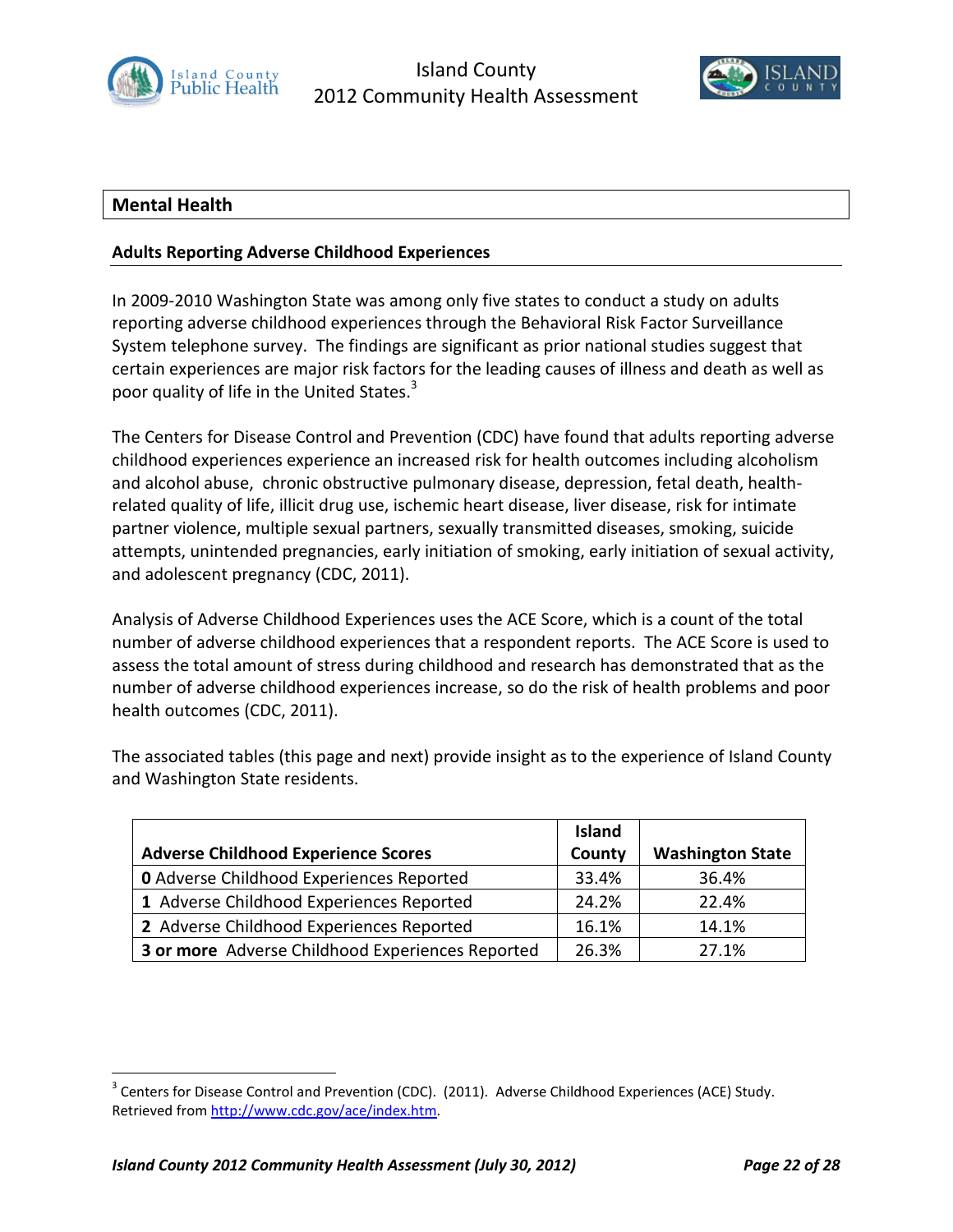



| <b>Adverse Childhood Experiences Reported</b>                        | <b>Island</b> | Washington   |
|----------------------------------------------------------------------|---------------|--------------|
| (Adults Responding "Yes")                                            | County        | <b>State</b> |
| Did you live with anyone who was depressed, mentally ill, or         |               |              |
| suicidal?                                                            | 17.0%         | 22.8%        |
| Before age 18, lived with anyone who was a problem drinker or        |               |              |
| alcoholic OR used illegal street drugs or abused prescription        |               |              |
| medications?                                                         | 36.9%         | 31.7%        |
| Did you live with anyone who served time or was sentenced to         |               |              |
| serve time in a prison, jail, or other correctional facility?        | 6.1%          | 7.1%         |
| Were your parents separated or divorced?                             | 25.8%         | 27.5%        |
| How often did your parents or adults in your home ever slap, hit,    |               |              |
| kick, punch or beat each other up?                                   | 13.5%         | 16.6%        |
| Before age 18, how often did a parent or adult in your home ever     |               |              |
| hit, beat, kick, or physically hurt you in any way? Do not include   |               |              |
| spanking.                                                            | 18.1%         | 18.1%        |
| Before age 18, parent or adult in your home ever swore at you,       |               |              |
| insulted you, or put you down?                                       | 32.0%         | 34.4%        |
| Before age 18, anyone at least 5 years older than you or an adult,   |               |              |
| ever touched you sexually, OR anyone at least 5 years older than     |               |              |
| you or an adult, tried to make you touch them sexually, OR anyone    |               |              |
| at least 5 years older than you or an adult, forced you to have sex? | 22.7%         | 24.3%        |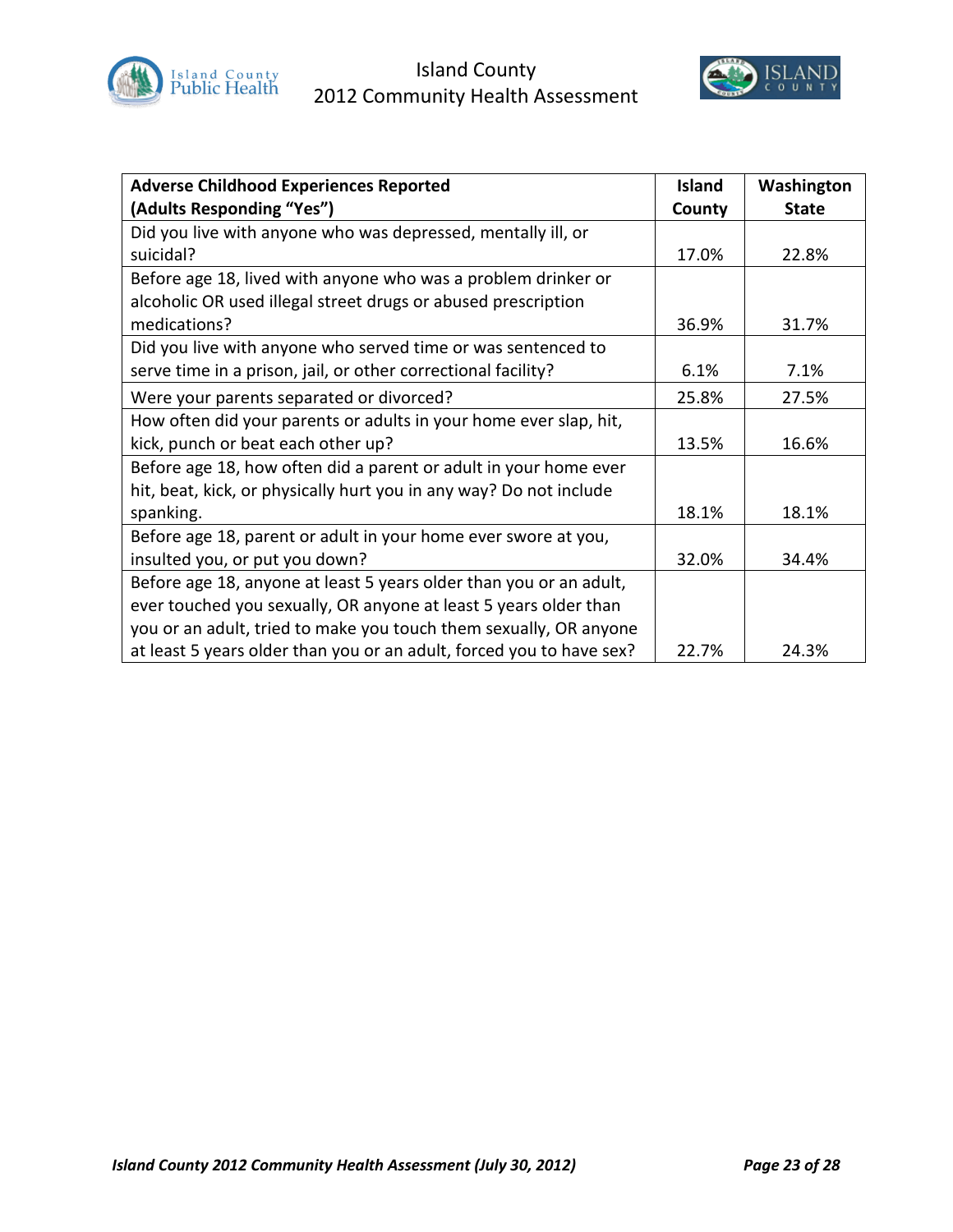



# **Data Sources & Citations**

|                         | <b>Indicator</b>                                    | <b>Source, Citation or Citation Abbreviation</b>                                      |
|-------------------------|-----------------------------------------------------|---------------------------------------------------------------------------------------|
|                         |                                                     | [Additional Full Citations Below]                                                     |
| 1                       | Educational Attainment: Adults over age             | USDOC/Census Bureau; Topic: People/Education/                                         |
|                         | 25 who are not high school graduates                | Educational Attainment. Tables S1501 or B15001                                        |
| 2                       | <b>On-Time Graduation Rate</b>                      | WA OSPI Annual Reports                                                                |
| 3                       | High School Cohort Drop-out Rate                    | WA OSPI Annual Reports                                                                |
| $\overline{\mathbf{4}}$ | <b>Unemployment Rate</b>                            | USDOL/BLS                                                                             |
| 5                       | Poverty Levels for entire population                | USDOC/Census Bureau; Topic: People/Poverty/ Poverty.                                  |
|                         | (Individuals at or below the Federal                | Tables S1701 or B17001                                                                |
|                         | Poverty Level)                                      |                                                                                       |
| 6                       | Children in Poverty (Individuals under 18           | USDOC/Census Bureau; Topic: People/Poverty/ Poverty.                                  |
|                         | years old at or below the Federal Poverty<br>Level) | Tables S1701 or B17001                                                                |
| $\overline{7}$          | Adults rate health as good, very good,              | <b>BRFSS</b>                                                                          |
|                         | excellent                                           |                                                                                       |
| 8                       | Years of Healthy Life at 20 (Additional             | <b>BRFSS</b>                                                                          |
|                         | years a 20 year old is expected to live in          |                                                                                       |
|                         | good, very good, or excellent health)               |                                                                                       |
| 9                       | Provider Availability (No. physicians/1000          | Indicators Northwest. Island County: Number of                                        |
|                         | residents)                                          | Physicians. Available at http://www.indicators                                        |
|                         |                                                     | northwest.org/DrawRegion.aspx?IndicatorID=29&RegionID<br>=53029. Accessed March 2012. |
| 10                      | Percent of adults under 65 years with               | <b>BRFSS</b>                                                                          |
|                         | health insurance                                    |                                                                                       |
| 11                      | Adults reporting having a usual source of           | <b>BRFSS</b>                                                                          |
| 12                      | health care<br>Salmonellosis (Cases per 100,000)    | WA CD Report                                                                          |
| 13                      | Campylobacteriosis (Cases per 100,000)              | WA CD Report                                                                          |
| 14                      | E. coli (Shiga toxin-producing Escherichia          | WA CD Report                                                                          |
|                         | coli, Cases per 100,000)                            |                                                                                       |
| 15                      | Giardiasis (Cases per 100,000)                      | WA CD Report                                                                          |
| 16                      | Unintentional Falls (Age-adjusted mortality         | Washington State Department of Health, Center for Health                              |
|                         | rates per 100,000)                                  | Statistics, Death Certificate Data, 1990-2010, September                              |
|                         |                                                     | 2011                                                                                  |
| 17                      | Unintentional Falls in Older Adults (65             | Washington State Department of Health, Center for Health                              |
|                         | years and older, mortality rate per                 | Statistics, Death Certificate Data, 1990-2010, September                              |
| 18                      | 100,000)                                            | 2011<br>Washington State Department of Health, Center for Health                      |
|                         | Firearm Fatality Rate (per 100,000)                 | Statistics, Death Certificate Data, 1990-2010, September                              |
|                         |                                                     | 2011                                                                                  |
| 19                      | Homes with firearms                                 | <b>BRFSS</b>                                                                          |
| 20                      | Homes with loaded & unlocked firearms               | <b>BRFSS</b>                                                                          |
| 21                      | Motor Vehicle Accident Fatality Rate (Rate          | Washington State Department of Health, Center for Health                              |
|                         | per 100,000)                                        | Statistics, Death Certificate Data, 1990-2010, Sept 2011                              |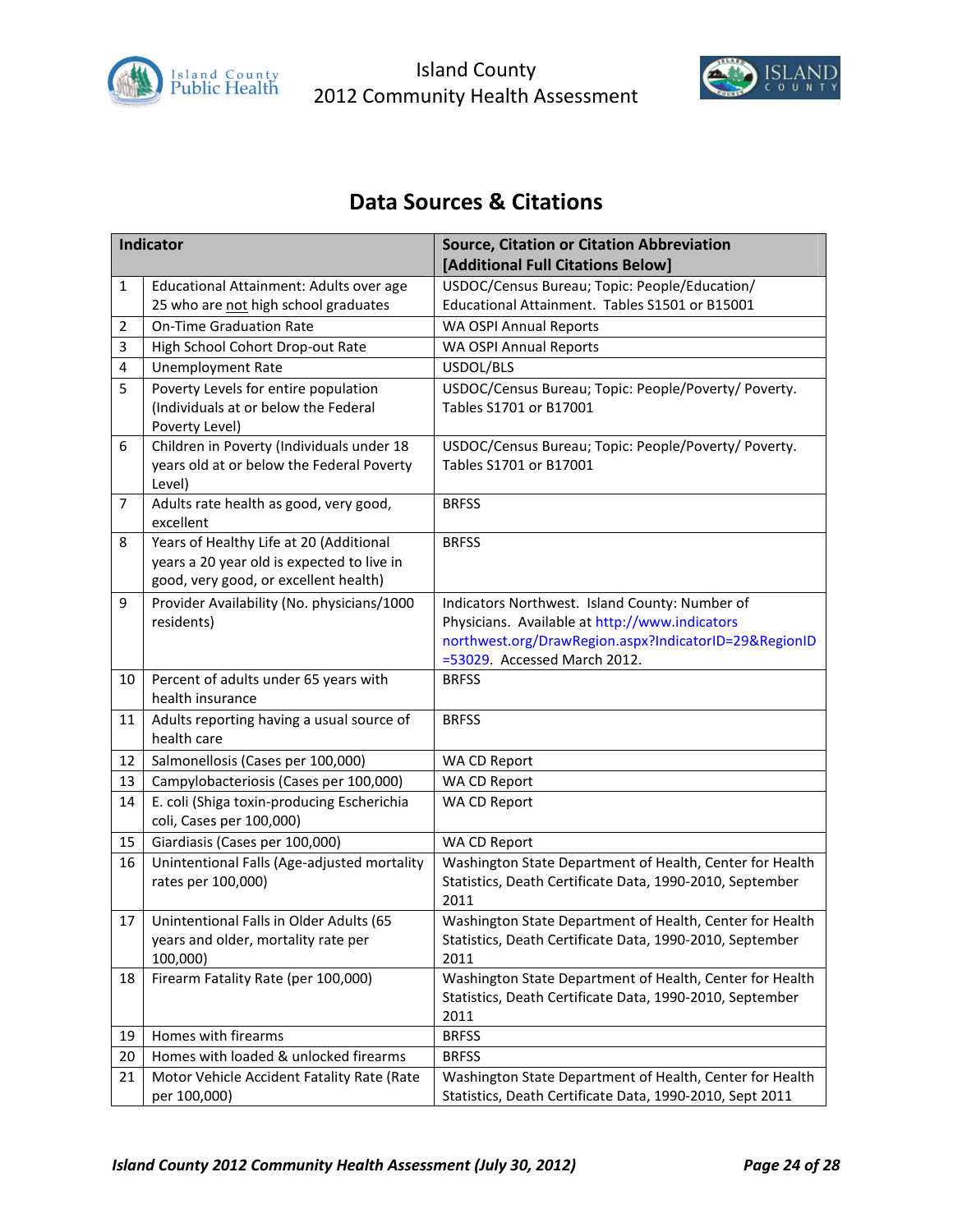



|    | Indicator                                              | <b>Source, Citation or Citation Abbreviation</b>                                     |
|----|--------------------------------------------------------|--------------------------------------------------------------------------------------|
|    |                                                        | [Additional Full Citations Below]                                                    |
| 22 | Adults Immunized for the Flu (Over age 65)             | <b>BRFSS</b>                                                                         |
| 23 | Adults Immunized for Pneumonia (Over                   | <b>BRFSS</b>                                                                         |
|    | age 65)                                                |                                                                                      |
| 24 | Immunization Coverage for                              | Washington State Department of Health. Office of                                     |
|    | Kindergarteners (% Students with                       | Immunization & Child Profile. Summary of Immunization                                |
|    | Complete Coverage)                                     | Coverage for Kindergarten School Year 2002-2003 through                              |
|    |                                                        | School Year 2011-2012. Available at:                                                 |
|    |                                                        | http://www.doh.wa.gov/Portals/1/Documents/Pubs/348-                                  |
|    |                                                        | 242ImmsCoverageKinderCounty.pdf. Accessed July 2012.                                 |
| 25 | Gonorrhea (Rates per 100,000)                          | WA CD Report, CDC STD Report                                                         |
| 26 | Syphilis (Rates per 100,000)                           | WA CD Report, CDC STD Report                                                         |
| 27 | Chlamydia - Total Population (Rates per<br>100,000)    | WA CD Report, CDC STD Report                                                         |
| 28 | Chlamydia reported for females ages 15-                | WA CD Report, CDC STD Report                                                         |
|    | 24 (Rate per 100,000)                                  |                                                                                      |
| 29 | Pertussis "Whooping Cough" (Rate per                   | WA CD Report                                                                         |
|    | 100,000)                                               |                                                                                      |
| 30 | Adults Overweight or Obese                             | <b>BRFSS</b>                                                                         |
| 31 | <b>Obese Adults</b>                                    | <b>BRFSS</b>                                                                         |
| 32 | Overweight Teenagers (10th grade)                      | <b>Healthy Youth Survey</b>                                                          |
| 33 | Obese Teenagers (10th grade)                           | <b>Healthy Youth Survey</b>                                                          |
| 34 | Adults who perform regular physical                    | <b>BRFSS</b>                                                                         |
|    | activity for 30 minutes/day                            |                                                                                      |
| 35 | Teenagers who perform moderate physical                | <b>Healthy Youth Survey</b>                                                          |
|    | activity (10th grade, 30 min/7 days week)              |                                                                                      |
| 36 | Pregnant women who received prenatal                   | <b>BRFSS</b>                                                                         |
|    | care access in the first trimester                     |                                                                                      |
| 37 | Pregnant women who do not smoke                        | <b>BRFSS</b>                                                                         |
|    | during pregnancy                                       |                                                                                      |
| 38 | Adolescent Pregnancy Rate (Mothers age                 | Washington State Department of Health. The Health of                                 |
|    | 15-17, rate per 100,000)                               | Washington State 2007 Report, Adolescent Pregnancy &<br>Child Bearing. Available at: |
|    |                                                        | www.doh.wa.gov/DataandStatisticalReports/HealthofWas                                 |
|    |                                                        | hingtonStateReport.aspx                                                              |
|    |                                                        | Accessed July 2012.                                                                  |
| 39 | Adults with dental visit in the past year              | <b>BRFSS</b>                                                                         |
| 40 | Untreated Decay in Children                            | Smile Survey Island County, WA Smile Survey                                          |
| 41 | Caries rate in children                                | Smile Survey Island County, WA Smile Survey                                          |
| 42 | Adults reporting 8 or more poor mental                 | <b>BRFSS</b>                                                                         |
|    | health days per month                                  |                                                                                      |
| 43 | Adults who report getting needed                       | <b>BRFSS</b>                                                                         |
|    | emotional support only sometimes, rarely               |                                                                                      |
|    | or never                                               |                                                                                      |
| 44 | Adults receiving treatment for an<br>emotional problem | <b>BRFSS</b>                                                                         |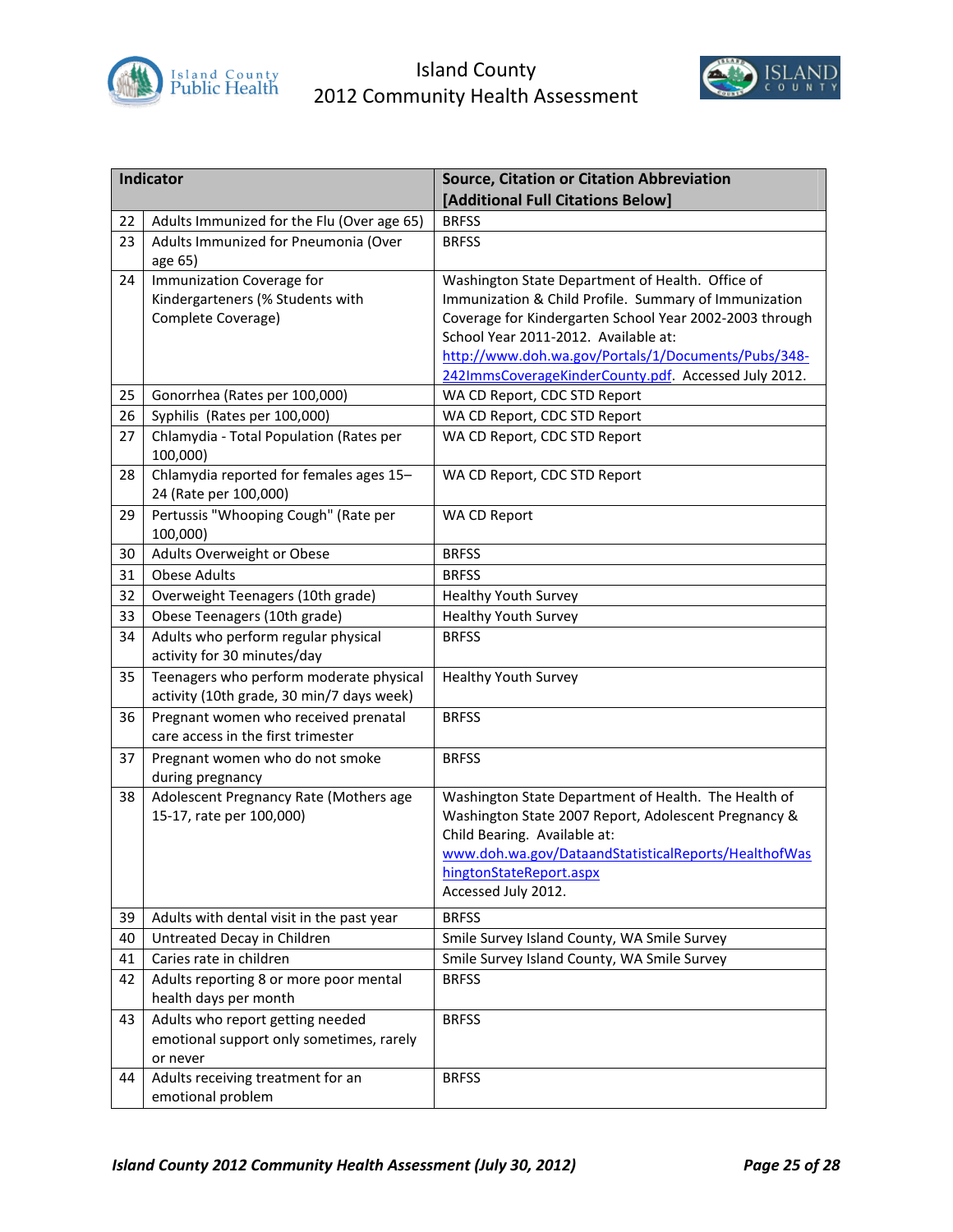



|          | Indicator                                                  | <b>Source, Citation or Citation Abbreviation</b>                      |
|----------|------------------------------------------------------------|-----------------------------------------------------------------------|
|          |                                                            | [Additional Full Citations Below]                                     |
| 45       | Youth depression (10th graders reporting                   | <b>Healthy Youth Survey</b>                                           |
|          | feeling so sad or hopeless almost every day                |                                                                       |
|          | for two weeks or more during the past                      |                                                                       |
|          | year)                                                      |                                                                       |
| 46       | Youth reporting seriously considering                      | <b>Healthy Youth Survey</b>                                           |
|          | suicide one or more times in the past year<br>(10th grade) |                                                                       |
| 47       | Youth reporting attempting suicide one or                  | <b>Healthy Youth Survey</b>                                           |
|          | more times in the past year (10th grade)                   |                                                                       |
| 48       | Smoking rates among adults                                 | <b>BRFSS</b>                                                          |
| 49       | Cigarette use among 8th graders (in the                    | <b>Healthy Youth Survey</b>                                           |
|          | past 30 days)                                              |                                                                       |
| 50       | Cigarette use among 10th graders (in the                   | <b>Healthy Youth Survey</b>                                           |
|          | past 30 days)                                              |                                                                       |
| 51       | Alcohol use among 8th graders (in the past<br>30 days)     | Healthy Youth Survey                                                  |
| 52       | Alcohol use among 10th graders (in the                     | <b>Healthy Youth Survey</b>                                           |
|          | past 30 days)                                              |                                                                       |
| 53       | Adult alcohol use with a focus on binge-<br>drinking       | <b>BRFSS</b>                                                          |
| 54       | Youth who report using marijuana or                        | <b>Healthy Youth Survey</b>                                           |
|          | hashish in the past 30 days (10th graders)                 |                                                                       |
| 55       | Island County Sheriff's Department                         | Island County Sheriff's Department                                    |
|          | <b>Responses to Domestic Disputes</b>                      |                                                                       |
| 56       | Violent Crimes (Murder, rape, robbery,                     | Washington Association of Sheriffs & Police Chiefs. Crime             |
|          | assault) per 1,000                                         | in Washington 2011 Annual Report. Available at                        |
|          |                                                            | www.waspc.org. Accessed April 5, 2012.                                |
| 57       | Residents who have a disaster evacuation                   | <b>BRFSS</b>                                                          |
|          | plan                                                       |                                                                       |
| 58       | Hunger & Food Insecurity                                   | <b>BRFSS</b>                                                          |
| 59<br>60 | <b>Food Safety</b>                                         | Island County Public Health - Environmental Health<br><b>WA NWCAA</b> |
| 61       | Air Quality<br>Septic Systems                              | Island County Public Health - Environmental Health                    |
| 62       | Failing Septic System Financial Assistance                 | Island County Public Health - Environmental Health                    |
|          | Program                                                    |                                                                       |
| 63       | Solid Waste                                                | Island County Public Health - Environmental Health                    |
| 64       | Hydrogeology                                               | Island County Department of Natural Resources                         |
| 65       | Drinking Water                                             | Island County Public Health - Environmental Health                    |
| 66       | <b>Surface Water Quality Monitoring</b>                    | Island County Public Health - Environmental Health                    |
| 67       | Shellfish                                                  | Island County Public Health - Environmental Health                    |
|          |                                                            | Washington State Department of Health, Office of Shellfish            |
|          |                                                            | and Water Protection. Available at:                                   |
|          |                                                            | http://www.doh.wa.gov/CommunityandEnvironment/Shell                   |
|          |                                                            | fish.aspx. Accessed July 2012.                                        |
| 68       | Environmental Release to Penn Cove                         | Island County Public Health - Environmental Health                    |
| 69       | Zoonotic Diseases                                          | Washington State Department of Health. Animal                         |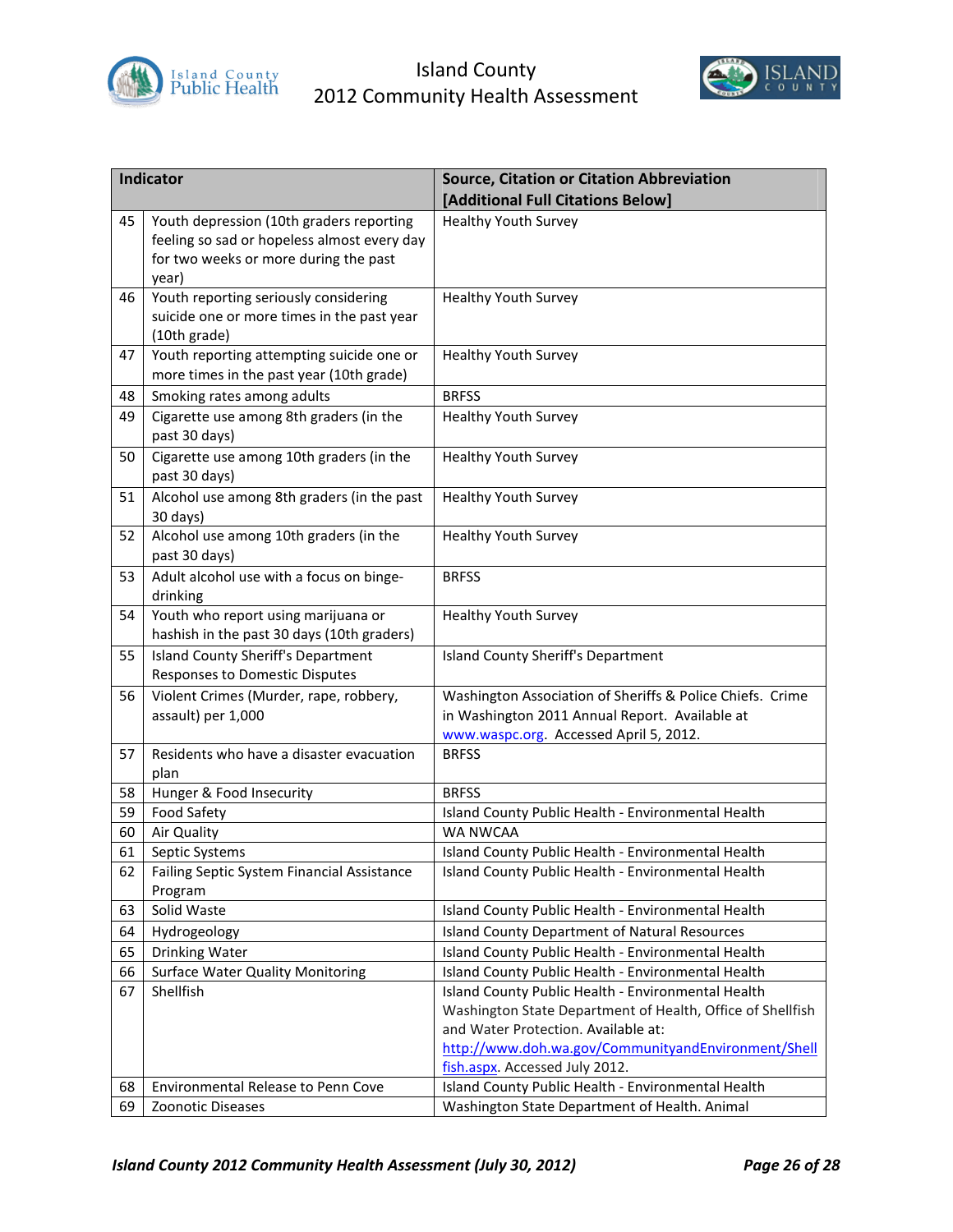



| Indicator |                                         | <b>Source, Citation or Citation Abbreviation</b>         |
|-----------|-----------------------------------------|----------------------------------------------------------|
|           |                                         | [Additional Full Citations Below]                        |
|           |                                         | Transmitted Diseases. Available at:                      |
|           |                                         | http:www.doh.wa.gov/YouandYourFamily/IllnessandDisea     |
|           |                                         | se/AnimalTransmittedDiseases.aspx. Accessed July 2012.   |
| 70        | Motor Vehicle Accident Fatality Rate    | Washington State Department of Health, Center for Health |
|           | Note: This is a second reference to the | Statistics, Death Certificate Data, 1990-2010, September |
|           | same citation                           | 2011                                                     |
| 71        | Adults Reporting Adverse Childhood      | <b>BRFSS</b>                                             |
|           | Experiences                             |                                                          |

#### **Key to Abbreviations and Full Citations:**

**BRFSS: Behavioral Risk Factor Surveillance System.**

Washington State Department of Health, Center for Health Statistics, Behavioral Risk Factor Surveillance System, supported in part by Centers for Disease Control and Prevention, Cooperative Agreement U58/CCU022819-1 through 5 (2004-2008), U58 DP001996-1 through 2 (2009-2010).

#### **CDC STD Report**

Centers for Disease Control and Prevention. Sexually Transmitted Disease Surveillance 2010 . Atlanta, U.S. Department of Health and Human Services; 2011. Available at:

http://www.cdc.gov/std/stats10/surv2010.pdf. Accessed July 2012.

#### **Healthy Youth Survey**

Washington State 2010 & 2004 Healthy Youth Survey (HYS). The HYS is a collaborative effort between the Department of Health, the Office of the Superintendent of Public Instruction, the Department of Social and Health Services, the Department of Commerce, the Liquor Control Board, and the Governor's Family Policy Council. Available at http://www.doh.wa.gov/DataandStatisticalReports/HealthBehaviors/ HealthyYouthSurvey.aspx. Accessed July 2012.

#### **HP2020: Healthy People 2020**

U.S. Department of Health and Human Services. Office of Disease Prevention and Health Promotion. Healthy People 2020. Washington, DC. Available at http://healthypeople.gov/2020/topicsobjectives2020/ pdfs/HP2020objectives.pdf. Accessed May 2012.

#### **Smile Survey: Island County Public Health Smile Survey 2005 & 2000**

Island County Public Health. Island County Public Health Smile Survey 2005 & 2000. Island County, WA.

#### **USDOC/Census Bureau: US Department of Commerce, Census Bureau**

US Department of Commerce, Census Bureau. American Fact Finder is the search engine for the Department of Commerce Census Bureau's databases and the inter-census American Community Surveys (ACS). Available at: http://factfinder2.census.gov/faces/nav/jsf/pages/index.xhtml. Accessed June 2012. Instructions: Choose Geographies, select Counties, select Washington State, select Island County, click on Add to Your Selection, and close the Geographies screen. Choose Topics, select the subtopic of interest, and close the Select Topic screen. Then select the table(s) from the list and choose View. Accessed May 2012.

#### **USDOL/BLS: US Department of Labor, Bureau of Labor Statistics**

US Department of Labor, Bureau of Labor Statistics. The Local Area Unemployment Statistics website is the entry for the databases. Available at: http://www.bls.gov/lau/data.htm. Choose the Multi-Screen Data Search icon, select Washington State, select Counties, select Island, select Unemployment Rate, check Not Seasonally Adjusted, click Retrieve Data, Date Range and check Include Graph, click GO. Accessed June 2012.

**WA CD Report: Washington State Communicable Disease Report 2010**

Washington State Department of Health. Office of Communicable Disease Epidemiology. Washington